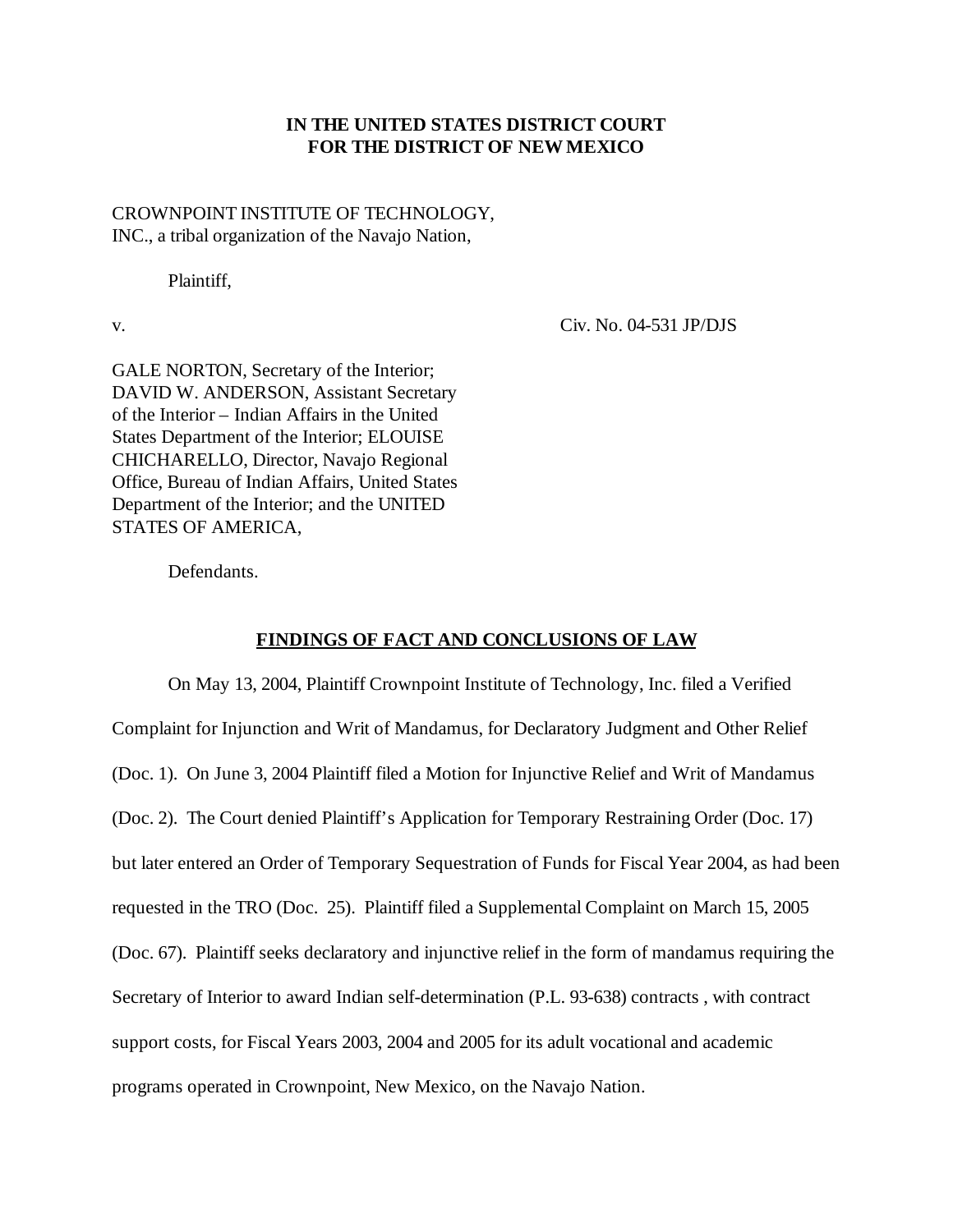The Court held hearings on Plaintiff's Motion for Injunctive Relief and Writ of Mandamus and a trial on the merits on October 15, 2004, November 17 and 18, 2004, and April 18, 19 and 20, 2005. In accordance with Fed. R. Civ. P. 52(a) and based on the evidence, the Court makes the following findings of fact and conclusions of law.

#### **I. FINDINGS OF FACT**

#### **A. Parties, Institutional History and Jurisdiction**

- 1. Plaintiff Crownpoint Institute of Technology ("CIT") provides post-secondary education programs, including adult vocational training and college academic programs, primarily to Navajo Indians. CIT is located in Crownpoint, Navajo Nation, New Mexico.
- 2. The Navajo Nation chartered CIT in 1982, when the school was known as the Navajo Skills Center. CIT is incorporated as a non-profit organization and is wholly owned and controlled by the Navajo Nation, a federally recognized Indian tribe.
- 3. In approximately 1994, CIT sought to manage adult vocational training, which had been run by the Bureau of Indian Affairs ("BIA"). Tr. at 14. CIT desired to operate the adult vocational training program so that Navajo people could make decisions about the educational opportunities available to tribal members, such as switching from the BIA's avocational pottery and jewelry making programs to job-oriented training programs. Tr. at 11-12.
- 4. James Tutt serves as President of CIT. Georgianna Tiger works as a lobbyist and assists CIT in obtaining funding through BIA and monies directly from Congress. Tr. at 9.
- 5. Defendant Gale A. Norton is the Secretary of the Interior and has responsibility for compliance with the Indian Self-Determination and Educational Assistance Act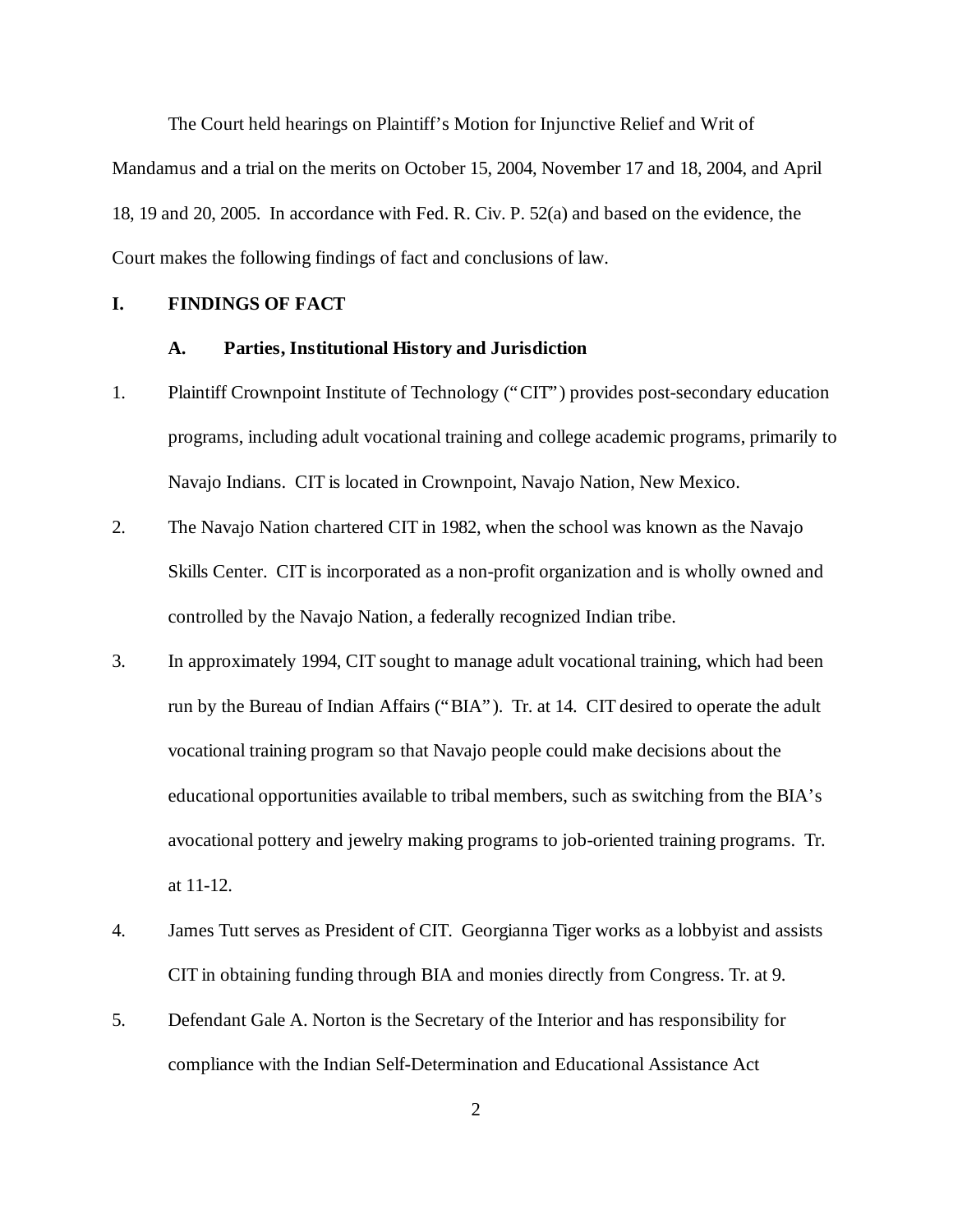("ISDA"), P.L. 93-638, codified at 25 U.S.C. § 450, *et seq.* Defendant David W.

Anderson is the Assistant Secretary of the Interior for Indian Affairs. Defendant Elouise Chicharello is the Regional Director of the Navajo Regional Office of the Bureau of Indian Affairs of the Department of the Interior. All Defendants are sued in their official capacities.

6. CIT brought suit under the ISDA, 25 U.S.C. § 450m-1(a).

#### **B. Congressional Appropriations for CIT**

- 7. After 1995, Congress appropriated money for BIA to deliver to CIT. Tr. at 17. As a result of lobbying efforts, CIT's congressional funding increased. The House Conference Report No. 107-234 at 37-38 (2001) regarding Department of Interior appropriations specifically listed CIT as a recipient of funds in the Special Programs/Pooled Overhead category for Fiscal Year ("FY") 2002. The House Report 108-195 (2003) funds CIT in the Special Programs and Pooled Overhead category for FY 2004.
- 8. The United States House of Representatives Conference Report for Fiscal Year 2003, H.R. Conf. Rep. No. 108-10 at 999 (2003) stated, "[t]he managers do not understand the disparate treatment of Crownpoint Institute of Technology and the United Sioux Tribes Technical College related to contract support. Unless there is an objection by the Navajo Nation to Crownpoint being treated as a tribal organization, the managers expect the Bureau to provide this funding under a P.L. 93-638 contract and include contract support." The Senate repeated this language for FY 2004 in S. Rep. No. 108-89 at 41 (2003).
- 9. CIT has been successful in increasing its funding. In FY 2000, Congress earmarked approximately \$249,000 for CIT in BIA's budget, and BIA honored this Congressional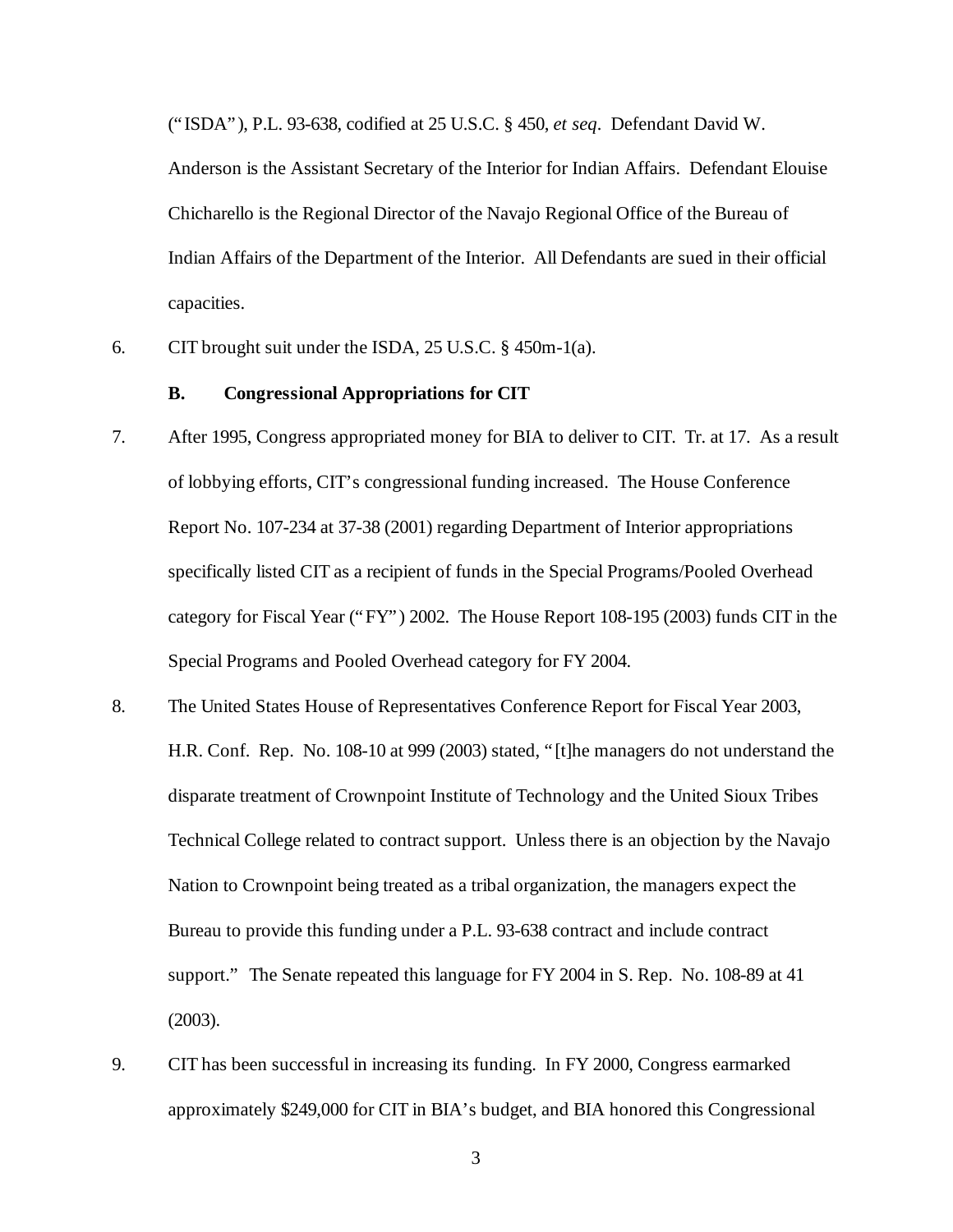request by giving CIT that same amount in the form of a BIA grant. The money did not pass through the Navajo Nation. In FY 2001, the amount increased to over \$897,000. In FY 2002, Congress appropriated approximately \$1,200,000 for BIA to deliver to CIT. In FY 2003, Congress appropriated approximately \$1,192,000 for CIT. In FY 2004, Congress appropriated approximately \$1,308,000 in funds that would again go through BIA to CIT in the form of a grant. Pl. Ex. 74 (revised); Tr. at 188-190. In FY 2005, Congress appropriated approximately \$1,725,000. In each of these years, BIA funded CIT via a grant in nearly the same amount set aside by Congress for CIT.

# **C. Chronologies of CIT's Contract Proposals and Requests for Technical Assistance**

#### **(1) Fiscal Years 2003 and 2004**

- 10. On May 6, 2003 CIT President Tutt wrote a letter to BIA Regional Contracting Officer Jeff Sena regarding CIT's desire to obtain contract support costs for FY 2003 as provided in H.R. Rep. No. 108-10 (2003). President Tutt attached the congressional documents for support. Mr. Tutt never received a direct answer. Pl. Ex. 8, Tr. at 243.
- 11. On July 18, 2003, more than two months later, Regional Director Chicharello sent a letter to President Tutt and attached a memo from attorney Dori Richards explaining that no statutory authority existed to award the money. Regional Director Chicharello directed President Tutt to contact Self-Determination Officer Rodney Cawston. Tr. at 249; Pl. Ex. 9. President Tutt did not have any subsequent communication with Regional Self-Determination Officer Cawston. Tr. at 251.
- 12. On August 18, 2003, Regional Director Chicharello rescinded the July 18, 2003 letter, saying that no statutory authority existed to provide an ISDA grant or contract and noted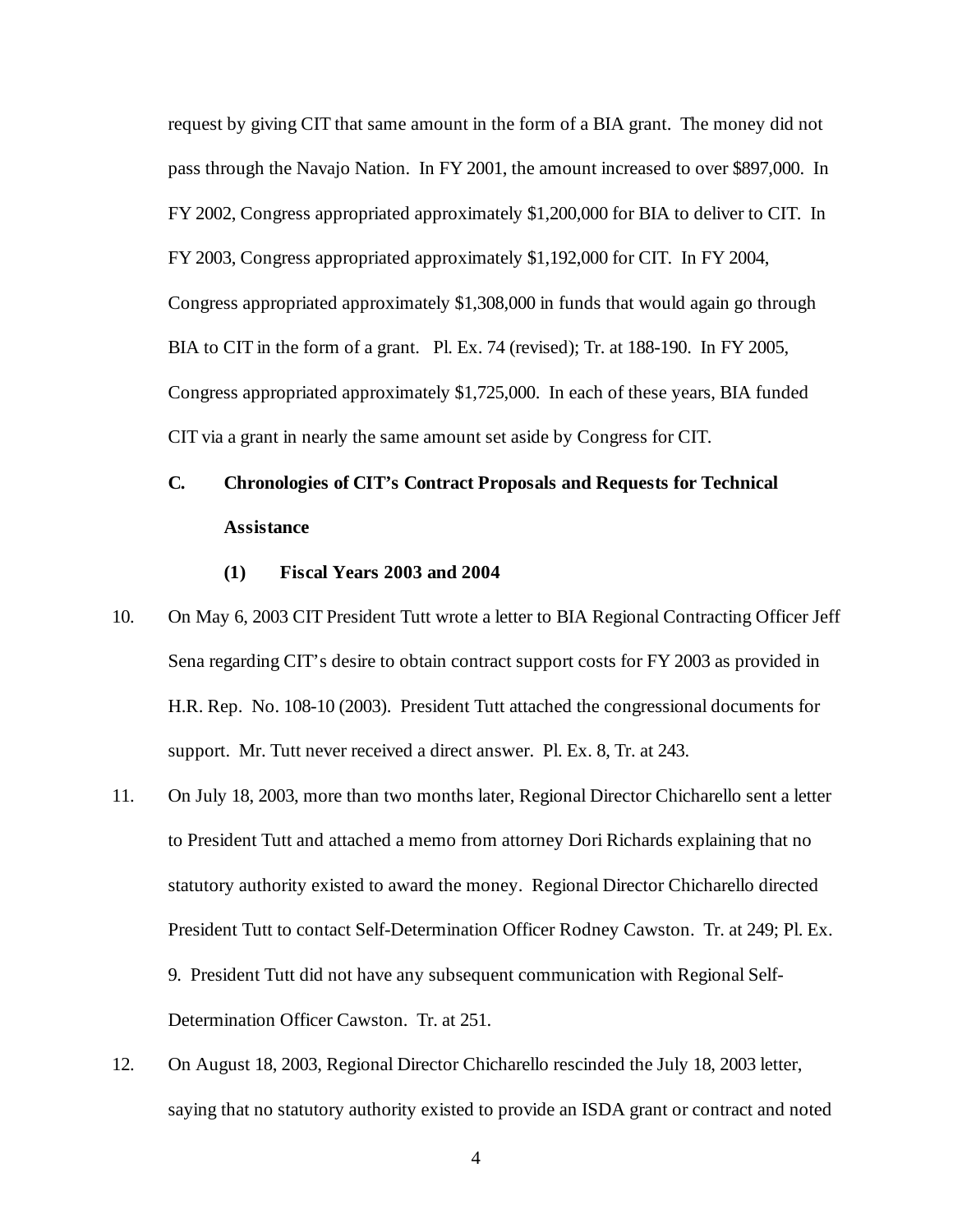that the Regional Contracting Officer (Jeff Sena), not the Regional Self-Determination Officer (Rodney Cawston), would continue to administer the financial assistance agreements. Tr. at 250; Pl. Ex. 10. President Tutt described the sequence as, "very confusing. They are not willing to help us. I think basically, it put [up] a roadblock using all various excuses to help us receive what we request[ed] under a 638 contract." Tr. at 251. The Self-Determination Contract branch, once headed by Rodney Cawston, is separate from the Commercial Contracting branch headed by Jeff Sena.

- 13. On August 25, 2003, BIA Regional Contracting Officer Sena wrote a letter to CIT President Tutt stating, "[i]f CIT and the Navajo Regional Office do not sign a grant agreement no later than September 9, 2003, funding will be lost and we must withdraw the offer of a financial assistance award." Pl. Ex. 11. Deputy Assistant Secretary for Management for BIA and the Department of Interior, James McDivitt, told CIT not to sign a grant, because then CIT would not be eligible for a contract. Tr. at 100.
- 14. On September 30, 2003, FY 2003 ended. Prior to the end of FY 2003, President Tutt and CIT Comptroller Tommy Begay contacted BIA numerous times to inquire as to what was required for a contract proposal, but they were ultimately unsuccessful in obtaining an answer from BIA. CIT had not prepared a contract proposal for FY 2003 prior to the end of the FY 2003 because, according to Ms. Tiger, "[w]e did not know how to do it. We did not know the requirements. We did not know that this was going to be administered as a typical tribal 638 contract. We always believed it would be administered as an educational institution's contract, and that there would be some different kind of procedure, and we sincerely believed that as we had all these meetings and requests to the BIA, that they would give us the genuine technical assistance that we needed to put it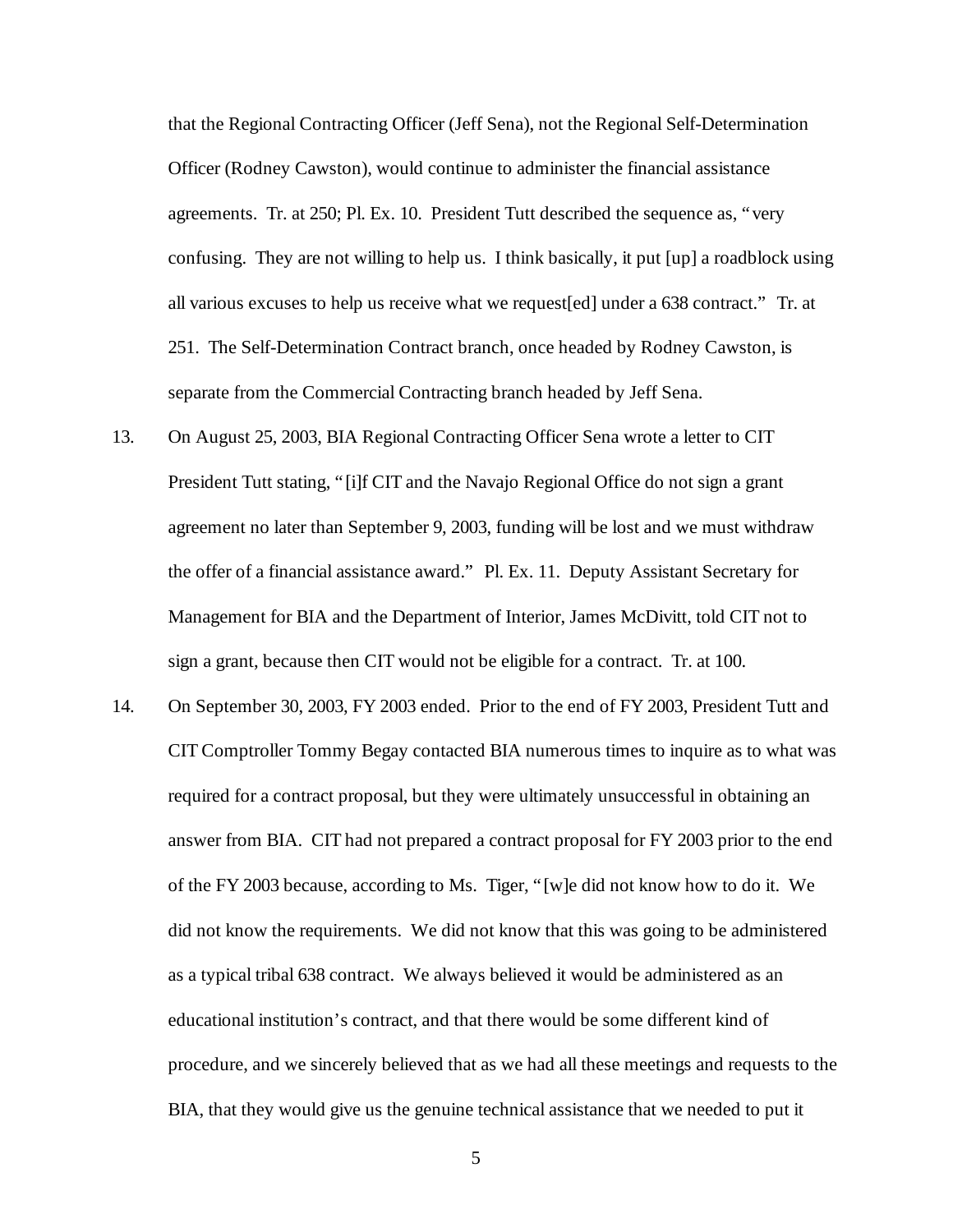together." Tr. at 108.

- 15. On October 2, 2003, President Tutt submitted a grant application for federal assistance for FY 2004. Pl. Ex. 12. On November 5, 2003, Regional Director Chicharello sent President Tutt a deficiency letter, informing him what CIT still needed to submit in support of the application for a financial assistance grant. Pl. Ex. 15. This was the first time CIT had received such a letter in its multi-year history of receiving grants from BIA. Tr. at 254- 255.
- 16. On December 4, 2003 President Tutt formally requested technical assistance via a letter sent to Regional Contracting Officer Sena. Pl. Ex. 16. President Tutt received no response. Tr. at 261. CIT never received technical assistance from BIA's regional office. Tr. at 261.
- 17. On December 9, 2003, CIT submitted to BIA a contract proposal for FY 2003, Pl. Ex. 1, and a contract proposal for FY 2004, Pl. Ex. 2. Regional Director Chicharello hosted a meeting at the Gallup BIA offices on that day. Tr. at 261. President Tutt, Vice President for Academic and Student Services Elmer Guy, and Comptroller Tommy Begay attended on behalf of CIT. Regional Contracting Officer Sena and Regional Director Chicharello represented BIA. Tr. at 263. At this meeting, President Tutt presented Regional Contracting Officer Sena with a letter about BIA's refusal to contract. Pl. Ex. 69. The letter stated, "CIT has made numerous requests over these three years for assistance from your office through which CIT can know and comply with Bureau requirements for contracting under P.L. 93-638. In response to every request made by CIT to your office for assistance and cooperation in enabling CIT to contract under P.L. 93-638, the BIA response has consistently been to ignore our requests, deny CIT the option of contracting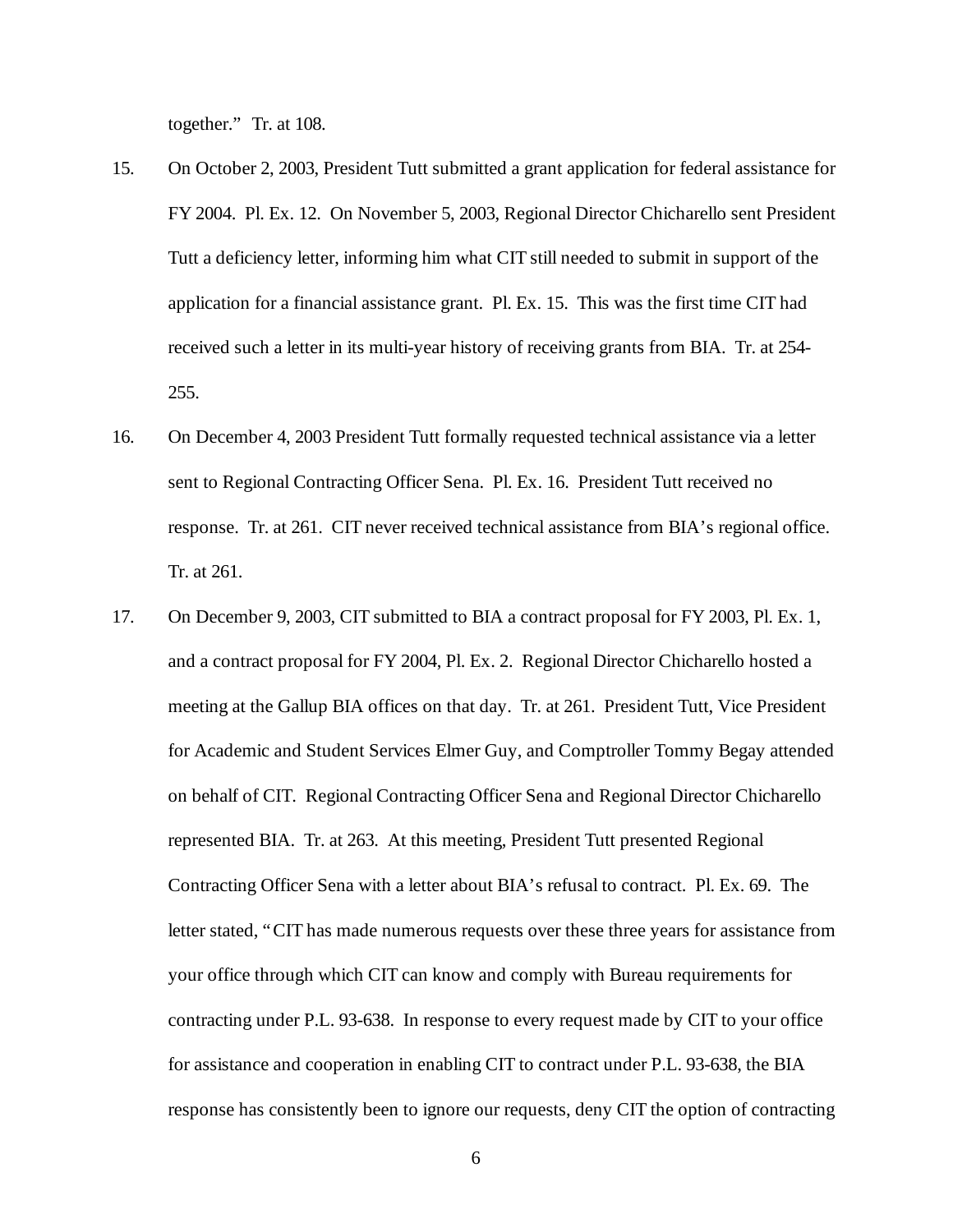and force CIT to accept a grant or to receive no funds at all." Pl. Ex. 69. The letter concluded, "if there are any further requirements under P.L. 93-638 that CIT must meet, please provide the necessary technical assistance immediately." Pl. Ex. 69. During the meeting President Tutt gave no indication that CIT was withdrawing the contract proposals for FY 2003 and FY 2004. Tr. at 265.

- 18. The December 9, 2003 contract proposal for FY 2003 requested the money that had been appropriated by Congress but not awarded to CIT. CIT wanted these funds in the form of an ISDA contract, plus contract supports costs, and intended to use the funds in FY 2004 since under H.R. Rep. No. 108-10 at 222 (2003) the appropriation authorized a two-year expenditure time frame. The December 9, 2003 contract proposal for 2004 was for a contract, with contract support costs, to be spent in FYs 2004 and 2005.
- 19. For FY 2003, CIT concomitantly applied for a \$1.2 million grant and a P.L. 93-638 contract for \$1.2 million because it knew that the contract application would take a while to process; immediate funds, more likely to be received via a grant, were needed to keep the school running. Tr. at 262-263. For FY 2004, CIT applied for a \$1.325 million P.L. 93-638 contract and cited P.L. 108-108 for the fact that Congress had earmarked this amount for CIT on November 10, 2003. Pl. Ex. 1 at 1. For both fiscal years, CIT also requested contract support costs. Pl. Ex. 1.
- 20. Regional Director Chicharello testified the December 9, 2003 contract proposals were deficient because CIT had not actually submitted an application, CIT did not submit a proper tribal resolution, and CIT did not meet the statutory requirement of taking over an existing BIA program. Tr. at 264, 799.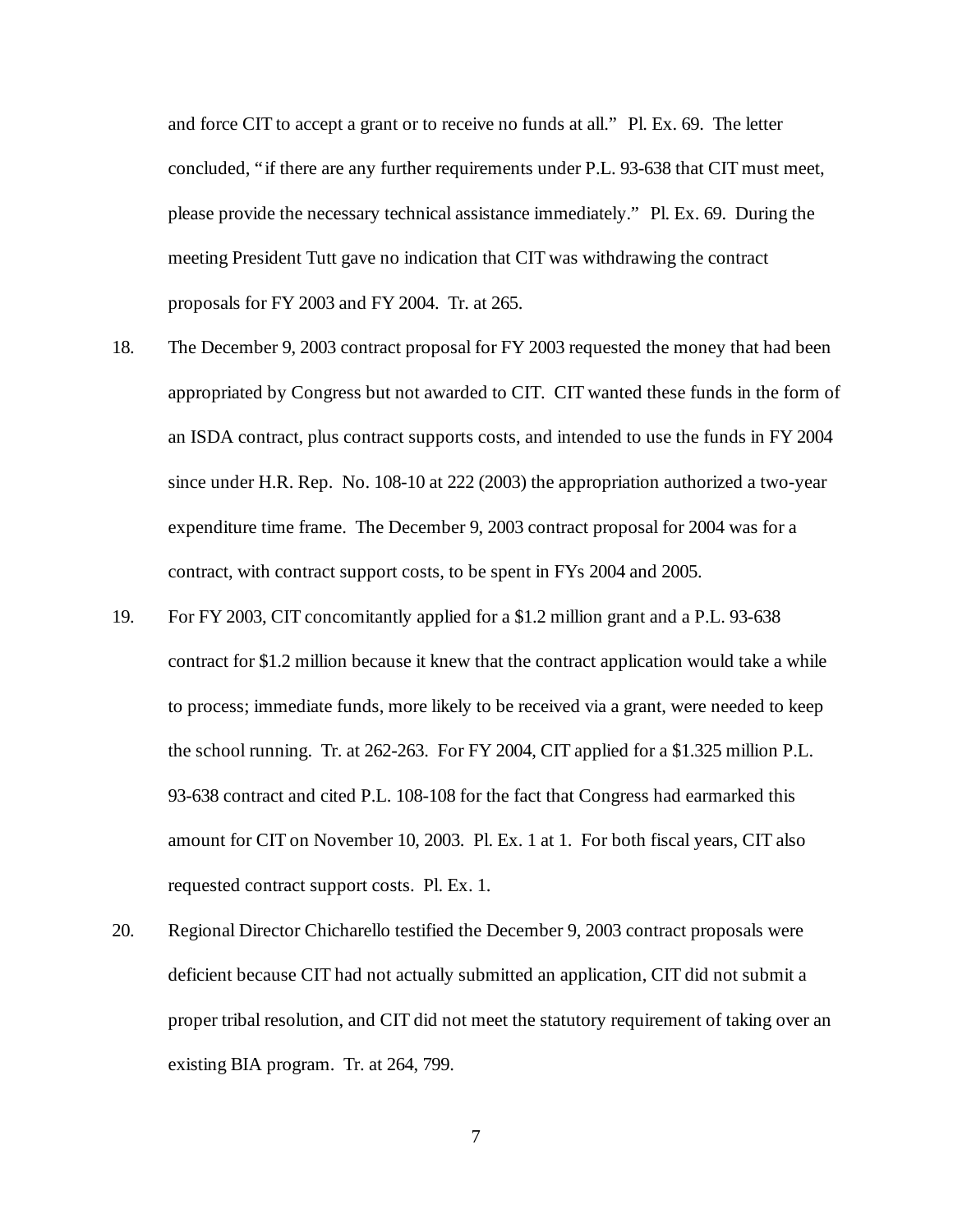- 21. BIA did not notify CIT of receipt of the December 9, 2003 contract proposals within two days as required by 25 C.F.R. § 900.15(a). BIA did not notify CIT of deficiencies in the contract proposals within 15 days of receipt as required by 25 C.F.R. § 900.15(b). BIA did not notify CIT within 90 days that the contract proposals were declined as required by 25 C.F.R. § 900.16.
- 22. On January 5, 2004, BIA summoned President Tutt to BIA offices. Tr. at 265. President Tutt signed a grant agreement on that day for \$1,187,000 (FY 2003 appropriation), with a stated performance period of October 1, 2003 to September 30, 2004 (FY 2004 expenditure). Pl. Ex. 18. President Tutt signed the grant agreement so that CIT's operations could continue and he did not give any indication that signing the grant agreement meant CIT withdrew its December 9, 2003 contract proposals. Tr. at 266.
- 23. On January 13, 2004, Regional Director Chicharello returned the December 9, 2003 contract proposals to CIT with no action because CIT had signed a grant agreement for FY 2003, which BIA maintains precluded CIT from receiving a contract for the same services. Pl. Ex. 19. Regional Director Chicharello sent President Tutt a letter stating: "Your letters dated December 9, 2003 to the Regional Director and the Regional Contracting Officer are returned with no action since you agreed to receive the grant. . . ." Pl. Ex. 19. BIA does not assert that CIT has waived the right to apply for the contract. Instead, BIA asserts that once the money is granted, there is no money left to be contracted. Tr. at 42.
- 24. On January 22, 2004, Regional Director Chicharello sent President Tutt another letter stating, "[t]he first step toward a P.L. 93-638 contract is for CIT to submit a contract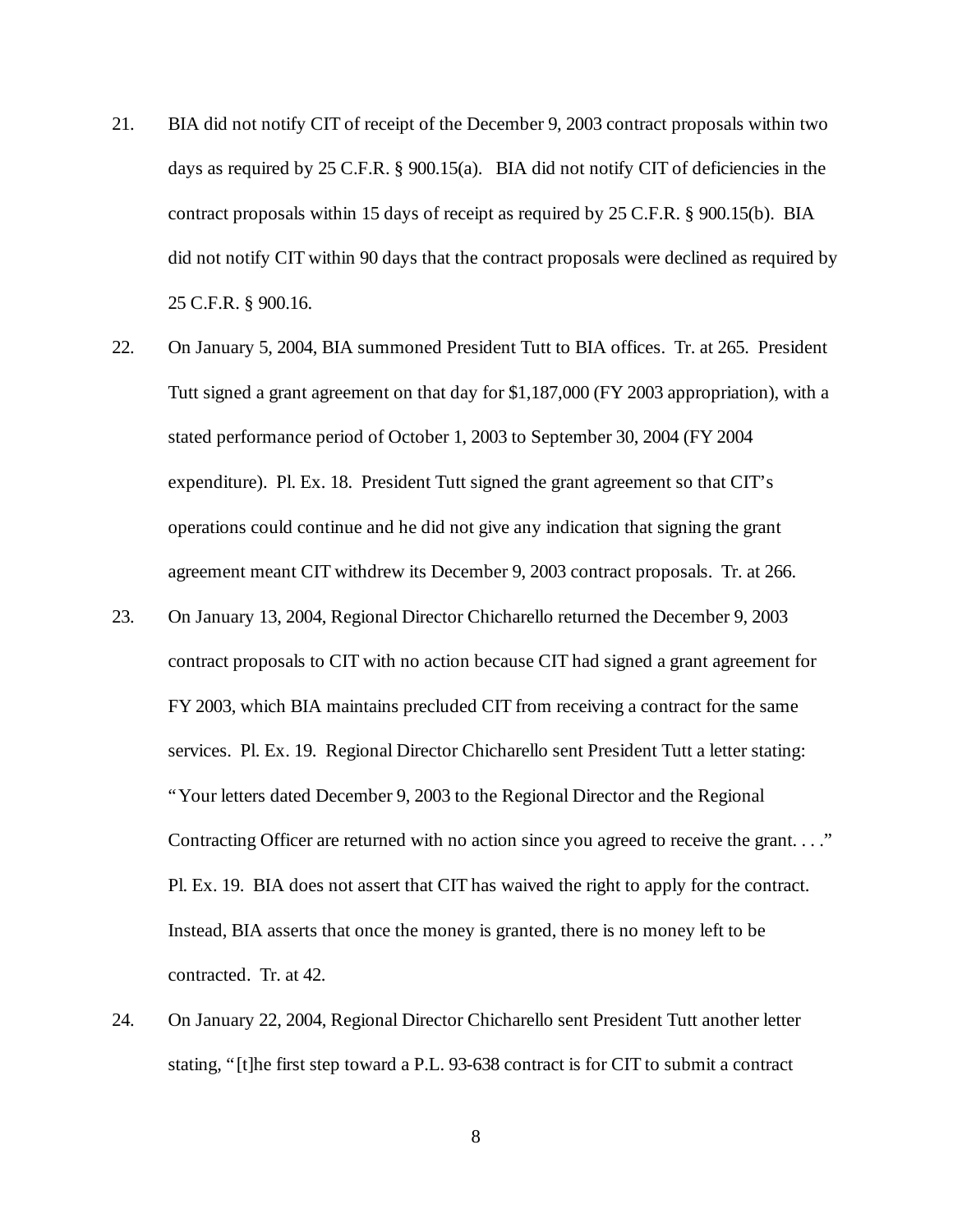proposal pursuant to 25 C.F.R. Part 900." Pl. Ex. 20. The letter cited additional regulations, and offered technical assistance in this language: "At your request, and subject to the availability of appropriations, technical assistance is available from Navajo Region, Self-Determination Office, to assist you in developing your contract proposal." Pl. Ex. 20. Regional Director Chicharello again directed CIT to contact Rodney Cawston, even though in a letter dated August 18, 2003 Regional Director Chicharello had rescinded his name as the correct contact person. Pl. Ex. 20; Tr. at 268. A copy of the January 22, 2004 letter was sent to ten other individuals or offices. Pl. Ex. 20. Long before Regional Director Chicharello's January 22, 2004 letter, CIT had requested technical assistance and nobody from BIA had contacted CIT to provide it. Tr. at 269.

- 25. On January 30, 2004, President Tutt resubmitted the contract proposals for FYs 2003 and 2004 with a letter to Regional Director Chicharello. Pl. Ex. 21. He informed BIA of his contention that BIA had not complied with 25 C.F.R. § 900.22 by returning the December 9, 2003 contract proposals with no action taken. Pl. Ex. 21. He further stated in his letter, "CIT agreed to sign the grant instrument referenced in your January 13, 2004 letter only under duress." Pl. Ex. 21.
- 26. By a letter dated February 4, 2004, Regional Director Chicharello responded to President Tutt's January 30, 2004 letter acknowledging receipt of the resubmitted contract proposals and again directing questions to Rodney Cawston. Pl. Ex. 22.
- 27. On February 20, 2004, Acting Regional Director Omar C. Bradley sent CIT a letter providing it with notice of deficiencies in the contract proposals, as required by 25 C.F.R. § 900.15. Pl. Ex. 23. Two deficiencies of chief concern to the pending litigation were a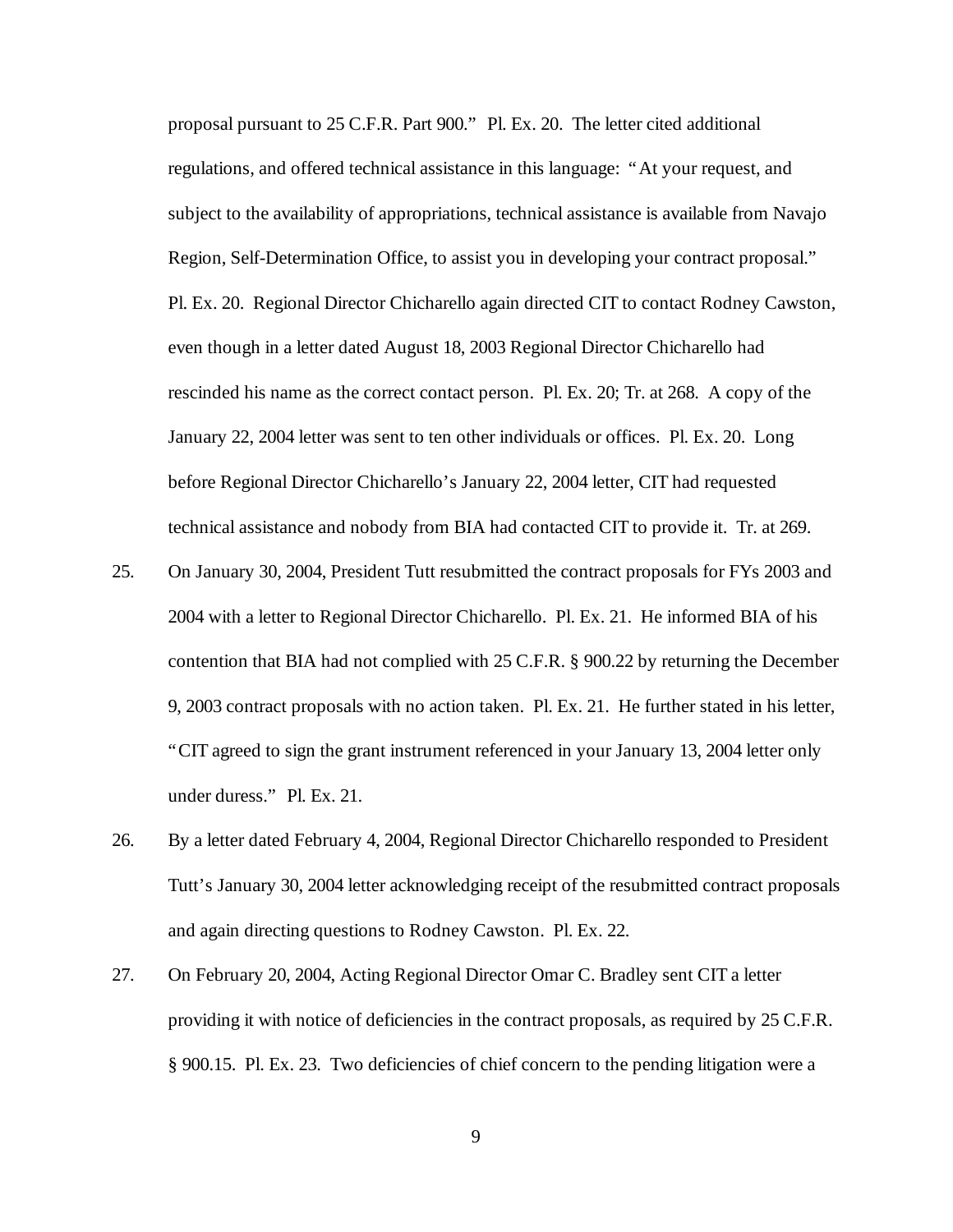request for a proper authorizing resolution from the Navajo Nation as required by 25 C.F.R. § 900.8(d), and a request for clarification as to what BIA program CIT proposed to administer. Pl. Ex. 23 at 1-2. The letter closed by saying that no specific request for technical assistance had been made and such a request must be made in writing. Pl. Ex. 23 at 3.

- 28. By a letter dated March 24, 2004, President Tutt replied to the February 20, 2004 letter informing BIA that CIT was in consultation with legal counsel; he also sent a copy of this letter to United States Senator Pete Domenici. Pl. Ex. 24.
- 29. On March 29, 2004 CIT's legal counsel sent a letter to Regional Director Chicharello responding in detail to the notice of deficiencies. Pl. Ex. 25.
- 30. On May 27, 2004, Regional Director Chicharello wrote to President Tutt to inform him that since CIT "failed to complete" its contract proposals as requested in the February 20, 2004 letter, BIA "is declining" the contracts under 25 C.F.R. § 900.22(c). Pl. Ex. 27. The letter cited three of the statutory reasons for declination, contained in 25 U.S.C. § 450f(a)(2)(C), (D), and (E) and in 25 C.F.R. § 900.22(c), (d), and (e), without any factual elaboration. Instead of acknowledging BIA's duty, under 25 U.S.C. § 450f(b)(2) and 25 C.F.R. § 900.30, to provide technical assistance to overcome stated objections whenever a contract proposal is declined, Regional Director Chicharello merely cited 25 C.F.R. § 900.30 as CIT's opportunity to "contact this office" if it wished to "attempt to correct the deficiencies." Pl. Ex. 27. The letter also informed CIT of its right to appeal.
	- **(2) Fiscal Year 2005**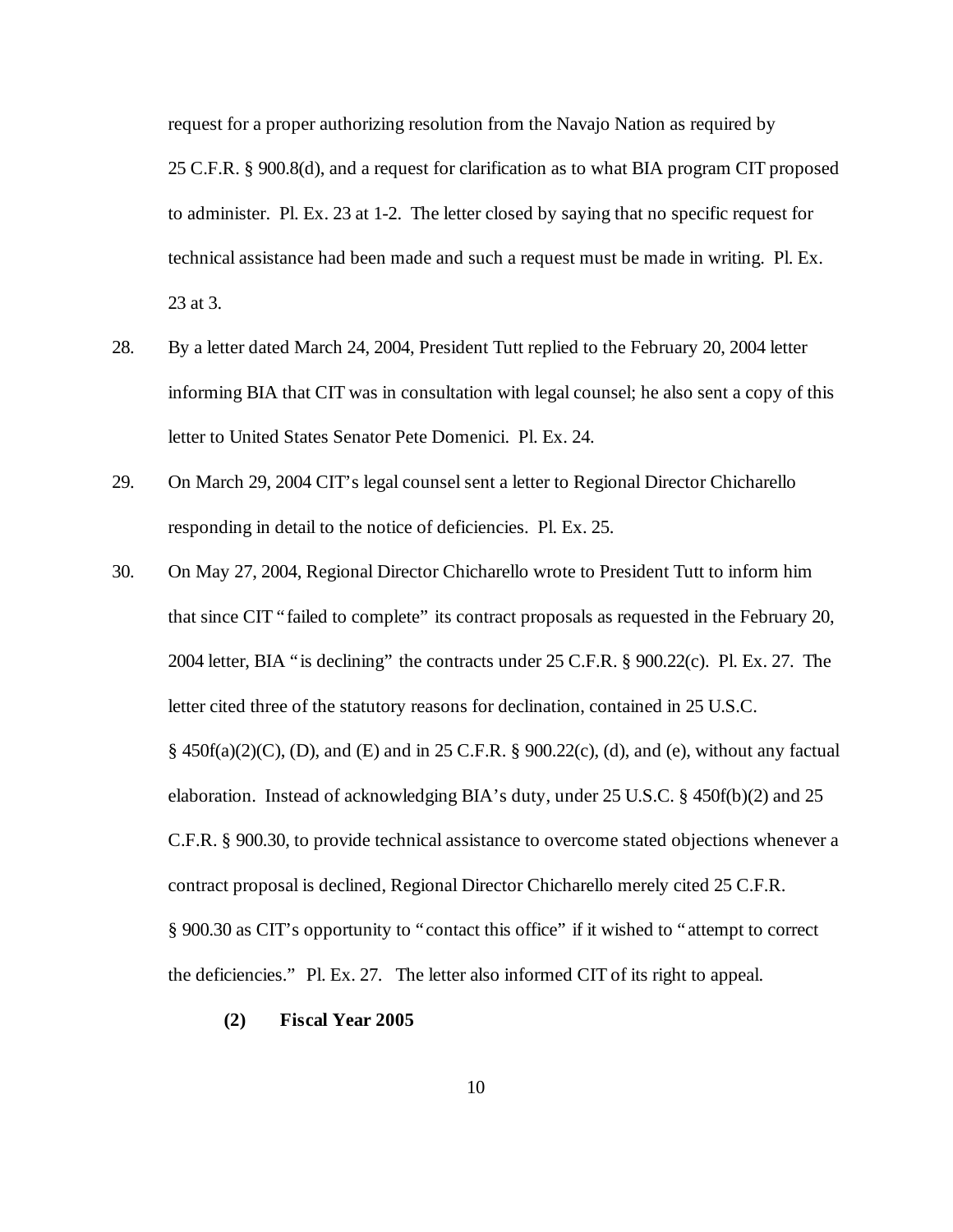- 31. On September 27, 2004, CIT requested to convert its grant to a P.L. 93-638 contract for FY 2005, and submitted a contract proposal in the amount of \$1.7 million, plus contract support costs. Pl. Ex. 89.
- 32. On October 12, 2004, BIA's Regional Director sent a deficiency notice to CIT asking what BIA program CIT proposed to administer, and listing nine missing items that BIA said needed to be submitted within 15 days. Pl. Ex. 82.
- 33. CIT submitted a detailed response to BIA on October 28, 2004, along with numerous attachments. Pl. Ex. 83.
- 34. On December 8, 2004, Congress enacted P.L. 108-447, which appropriated \$1,725,000 for CIT's adult vocational training programs for FY 2005.
- 35. On December 13, 2004, BIA requested a 30-day extension under 25 C.F.R. § 900.17, until January 27, 2005, to review CIT's contract proposal. CIT agreed to this extension. Pl. Ex. 88.
- 36. On February 25, 2005, BIA declined the FY 2005 contract proposal, citing two of the statutory reasons for declination, contained in 25 U.S.C. § 450f(a)(2)(D) and (E) and in 25 C.F.R. § 900.22(d) and (e), without any factual elaboration. Pl. Ex. 80. Again, BIA did not offer technical assistance in compliance with 25 U.S.C. § 450f(b)(2) and 25 C.F.R. § 900.30, but informed CIT that it could attempt to correct the deficiencies by

contacting BIA.

- 37. Since the litigation began, BIA has not offered to send BIA staff to CIT to provide technical assistance in preparing an ISDA contract proposal.
	- **D. CIT's Contract Proposals Were for Contractible Programs**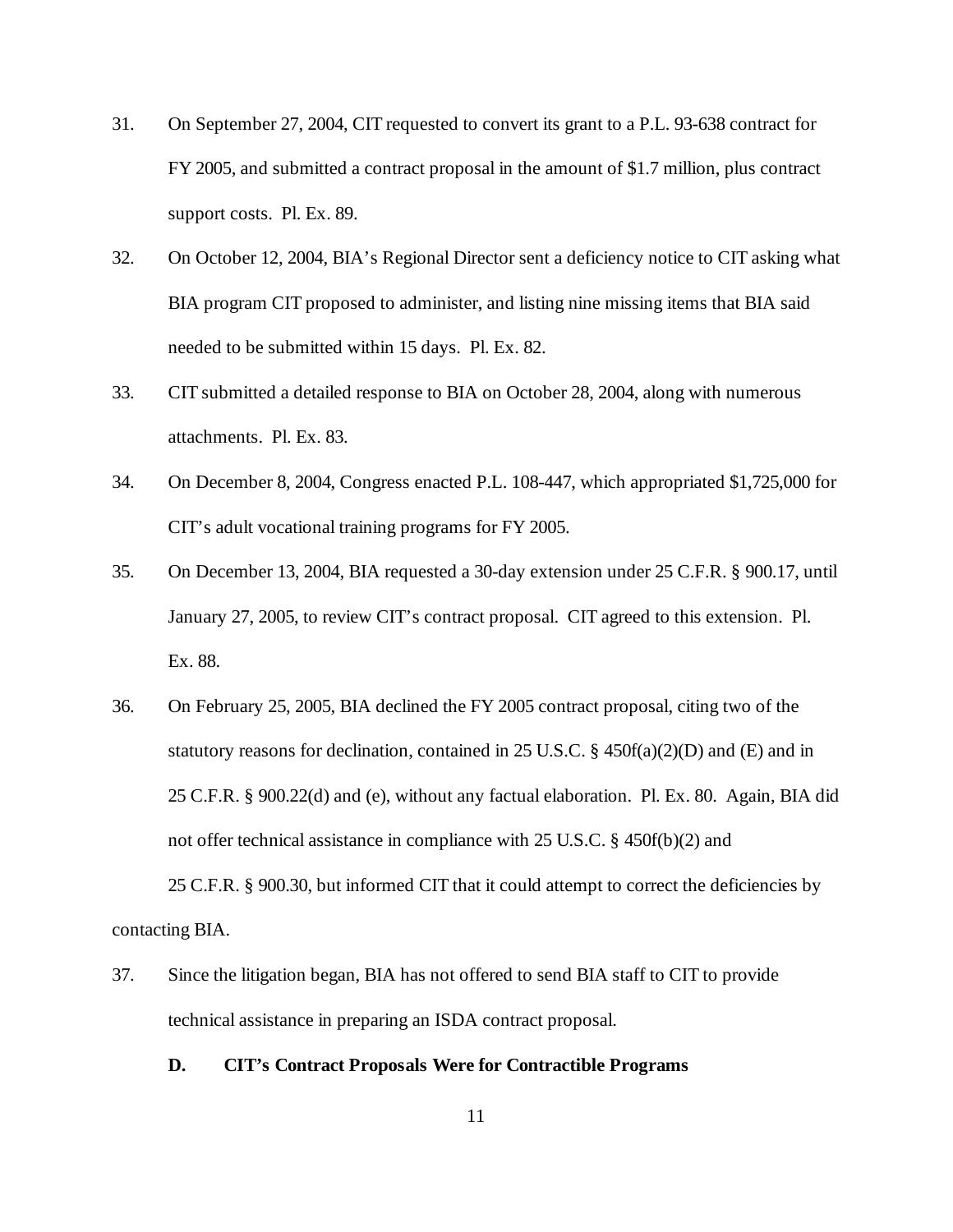- 38. In CIT's ISDA contract proposals, CIT proposed to contract programs under the Adult Indian Vocational Training Act, 25 U.S.C. § 309, a law that permits BIA to enter into contracts for the training of adult Indians.
- 39. BIA had previously cited 25 U.S.C. § 309 as the authority for awarding grant funding to CIT. Pl. Ex. 18.
- 40. Although BIA stated that CIT was ineligible to contract under the ISDA because there was no program for which CIT could contract since CIT's program had not been operated previously by BIA Pl. Exs. 23, 82, BIA had previously operated other educational programs in New Mexico and elsewhere, just not in Crownpoint.
- 41. BIA lists CIT as a "special program" in BIA's annual budget justifications. Pl. Ex. 96; Pl. Ex. 97.
- 42. BIA had earlier awarded ISDA contracts to other tribal organizations, such as Ramah Navajo School Board and Alamo Navajo School Board, without requiring the contractors to take over a program previously operated by BIA. Tr. 469-473, 483, 507, 524.

#### **E. Navajo Nation Tribal Resolutions**

- 43. BIA cited lack of proper tribal resolutions as a deficiency of CIT's contract proposals submitted under the ISDA for FYs 2003, 2004 and 2005. Pl. Ex. 23; Def. Ex. L; Pl. Ex. 82.
- 44. There is no bona fide concern regarding CIT's authority from the Navajo Nation to contract with BIA under the ISDA.
- 45. CIT included in its contract proposals for FYs 2003 and 2004 a 1982 document which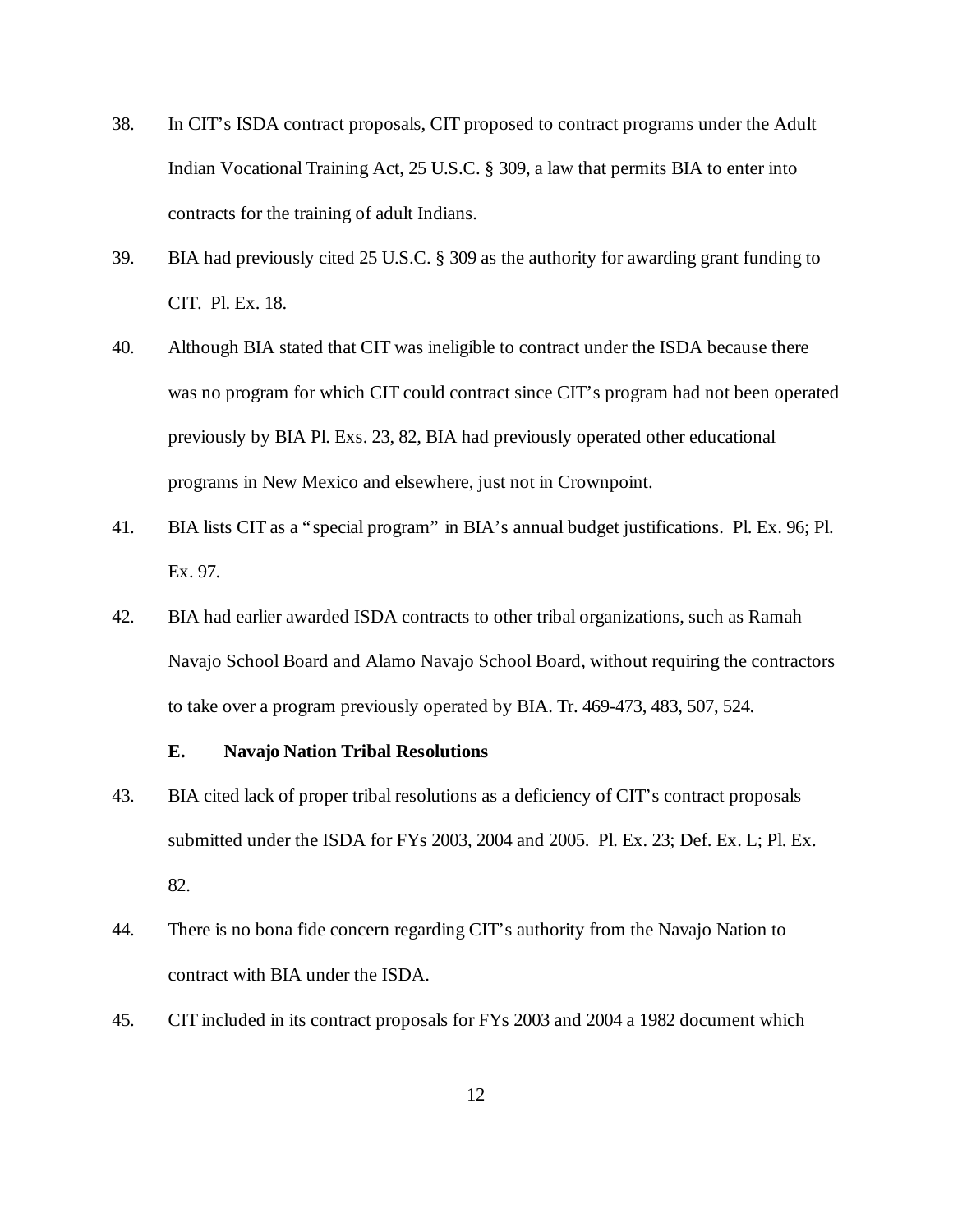stated, "[t]he advisory committee of the Navajo Tribal Council hereby grants an interim charter to the Navajo Skill Center as a 'tribal organization' for full participation in Public Law 93-638 programs." Navajo Nation Resolution ACN-144-82; Tr. at 79; Pl. Ex. 1. The Navajo Skill Center became CIT.

- 46. The Navajo Nation Code provides that CIT "is further organized for the purposes of securing funds from public and private sources for support and maintenance of its educational programs." Tr. at 93; Pl. Ex. 1. "In furtherance of these purposes, and consistent with these articles and all applicable law, the corporation shall have the power to receive and administer funds." Tr. at 93; Pl. Ex. 1.
- 47. CIT acted with the support of the Navajo Nation when CIT applied for ISDA contracts. The testimony of Mr. Wallace Charley, Navajo Tribal Council delegate from Shiprock, New Mexico, Education Committee member, and Higher Education Subcommittee Chair, supports this finding. Tr. at 212-213. At the time of his trial testimony, Mr. Charley had been a Navajo Tribal Council member for seven years. Tr. at 224. Mr. Charley testified that CIT has kept the Education Committee informed about CIT's attempts to obtain ISDA funding. Tr. at 229. Mr. Charley said that the Education Committee would have helped CIT by providing more resolutions if CIT had asked. Tr. at 231.
- 48. The Navajo Tribal Council Intergovernmental Relations Committee adopted Resolution IGRN-203-04, which approved CIT's efforts to contract under the ISDA for FYs 2003 and 2004. The Committee also adopted Resolution IGRN 204-04 approving CIT's contract proposal for FY 2005. The Committee passed these resolutions on November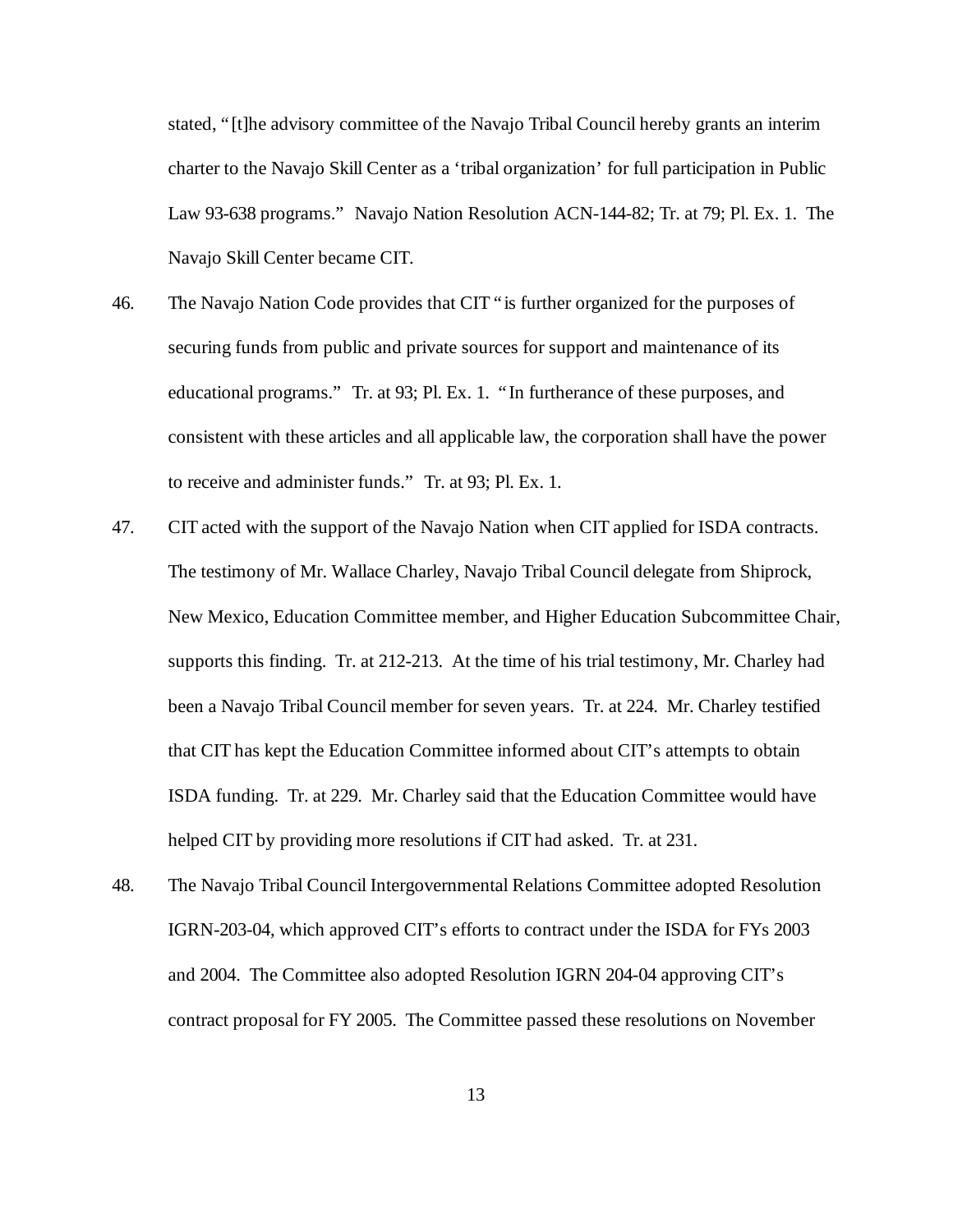15, 2004, during this litigation, and months after the BIA declined contracts for FYs 2003 and 2004.

- 49. BIA has previously acknowledged the Navajo Nation's relationship with CIT. BIA Regional Contracting Officer Jeff Sena wrote on August 25, 2003, "CIT is eligible to receive this financial assistance award because it is a corporation wholly owned by the Navajo Tribe and organized exclusively for educational, charitable, and governmental functions, and as such, CIT provides institutional vocational training to adult Indians residing on or near Indian reservations. Article II of CIT's Articles of Incorporation, duly adopted by the Advisory Committee of the Navajo Tribal Council, declare the corporation to be a constituent agency of the Navajo Tribal government . . ." Pl. Ex. 11.
- 50. At the relevant times, Mr. James McDivitt was the Deputy Assistant Secretary for Management for BIA and the Department of Interior. Tr. at 171. Ms. Tiger gave a copy of the tribal resolution (IGRJN-95-02) to Deputy Assistant Secretary McDivitt, who referred it to Department of Interior lawyers. Tr. at 66; Tiger Decl. ¶11. Ms. Tiger faxed the resolution to Mr. McDivitt on June 21 and June 28, 2002. Pl. Ex. 71. The resolution, which was adopted June 17, 2002 by the Intergovernmental Relations Committee of the Navajo Nation Council, states, "the Navajo Tribal Council amended the Crownpoint Institute of Technology Articles of Incorporation . . . which empowers the Corporation to secure funds from public and private sources . . ." Pl. Ex. 71. Mr. McDivitt told Ms. Tiger that the tribal resolution documents were satisfactory. Tr. at 105; Tiger Decl ¶11.
- 51. On December 4, 2003, CIT requested in writing that the BIA provide technical assistance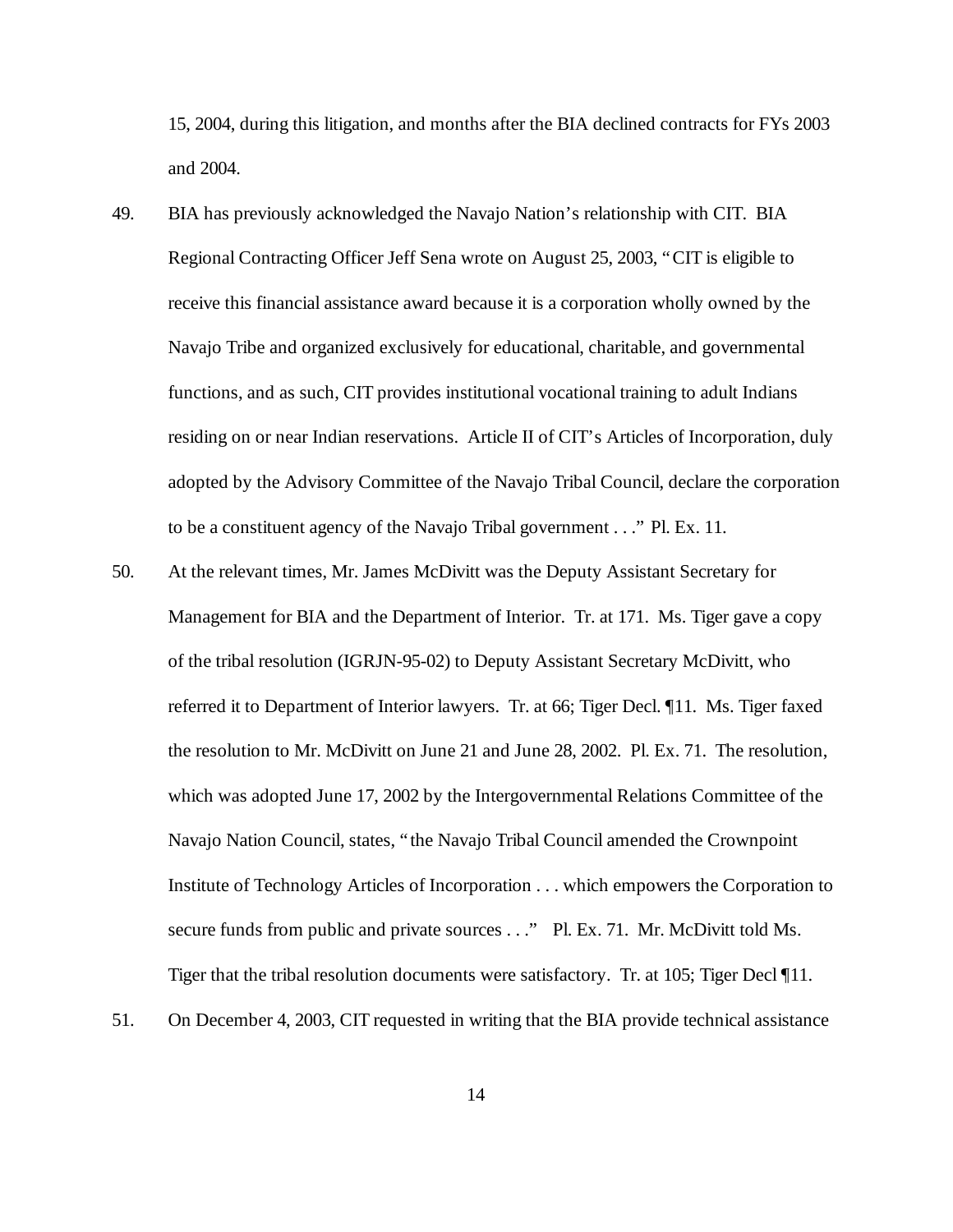and CIT renewed this request on December 9, 2003. Pl. Ex. 16. BIA did not provide technical assistance. Such assistance could have aided CIT in providing tribal resolutions that would have been satisfactory to BIA Navajo Regional Office. If President Tutt had received the requested technical assistance and learned that there were deficiencies in the tribal resolutions, he would have submitted what was required for an ISDA contract. Tr. at 259. Ms. Tiger explained, "[i]t was my sincere expectation that . . . the meetings and the verbal requests from Crownpoint personnel would result in technical assistance to Crownpoint, at which time the Bureau would assist Crownpoint in putting together whatever was necessary to do this." Tr. at 107.

#### **F. Summary Findings**

- 52. CIT's contract proposals for FYs 2003, 2004 and 2005 were for contractible programs, had tribal authorization from the Navajo Nation, and otherwise satisfied ISDA requirements.
- 53. BIA's declinations were untimely as to CIT's contract proposals for FYs 2003, 2004 and 2005.
- 54. BIA has not alleged that CIT ever misappropriated funds or ever failed to live up to the requirements of prior financial assistance agreements.

# **II. CONCLUSIONS OF LAW**

#### **A. Jurisdiction**

1. This Court has jurisdiction under 25 U.S.C. § 450m(1)(a) (ISDA), 28 U.S.C. § 1331 (federal question), and 28 U.S.C. § 1361 (mandamus).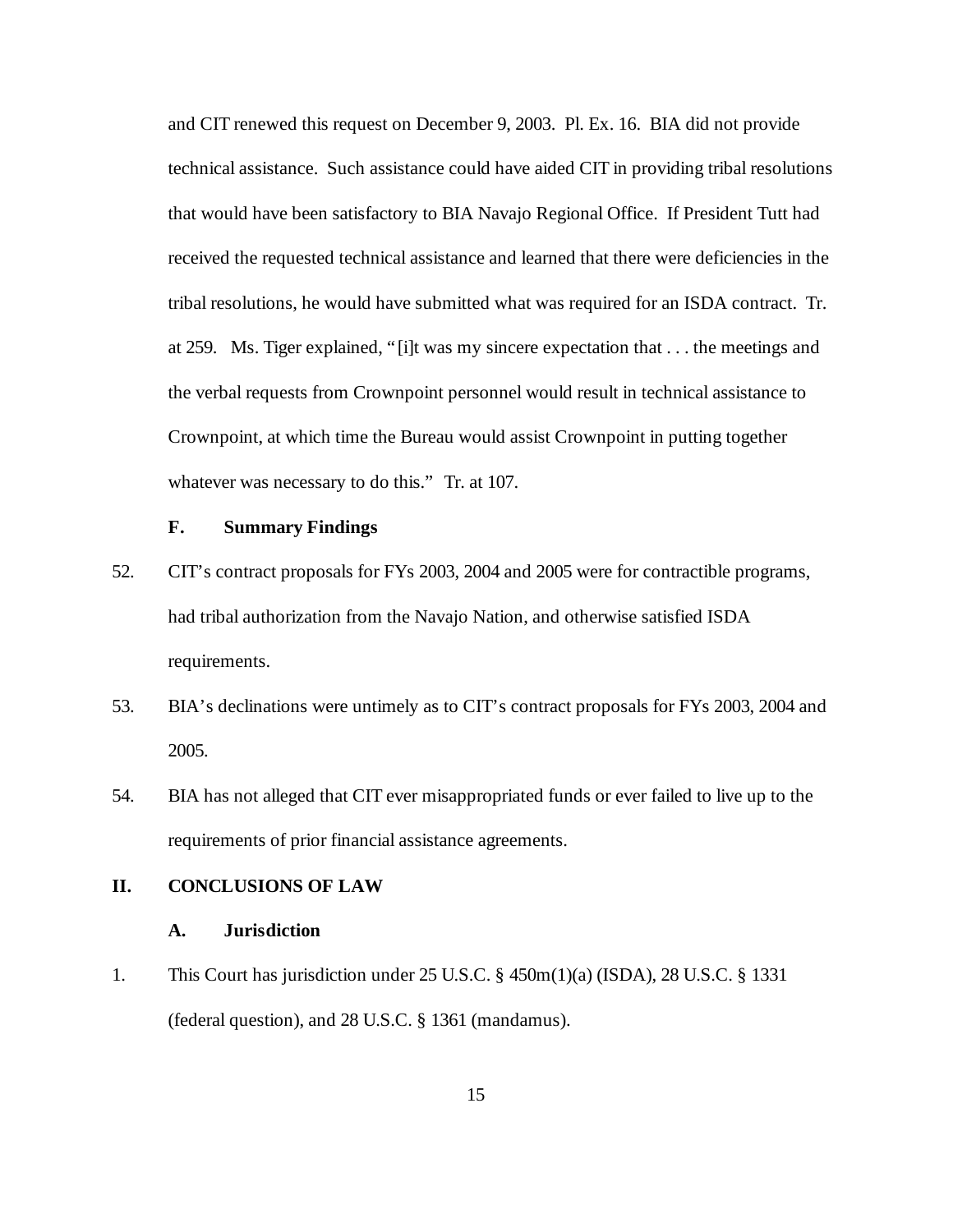#### **B. Congressional Intent That CIT Be Awarded Contracts**

- 2. The United States Congress intended BIA to award CIT funds in the form of a contracts with contract support costs. H.R. Rep. No. 108-10 at 999 (2003); S. Rep. No. 108-89 at 41 (2004).
- 3. The Snyder Act, codified at 25 U.S.C. § 13, grants broad authority for BIA and the Secretary of the Interior to expend Congressional appropriations for Indian education, so BIA had statutory authority to carry out Congressional intent to award ISDA contracts to CIT.

### **C. Contractible Programs**

- 4. The Secretary must contract for programs "which the Secretary is authorized to administer for the benefit of Indians under the Act of November 2, 1921 (42 Stat. 208), and any Act subsequent thereto." 25 U.S.C. § 450f(a)(1)(B).
- 5. In this case, the relevant subsequent Act is the Adult Indian Vocational Training Act, 25 U.S.C. § 309. In pertinent part, § 309 states, "the Secretary of the Interior is authorized to undertake a program of vocational training." Further, "[f]or the purposes of this program the Secretary is authorized to enter into contracts or agreements . . . with any private school . . ." 25 U.S.C. § 309.
- 6. Each of CIT's contract proposals presented BIA with a contractible program under the ISDA because 25 U.S.C. § 309 authorizes the Secretary to contract the program described in CIT's proposals. In awarding grant funding to CIT in 2003, BIA cited 25 U.S.C. § 309 as the statutory authority. The Catalog of Federal Domestic Assistance lists 25 U.S.C.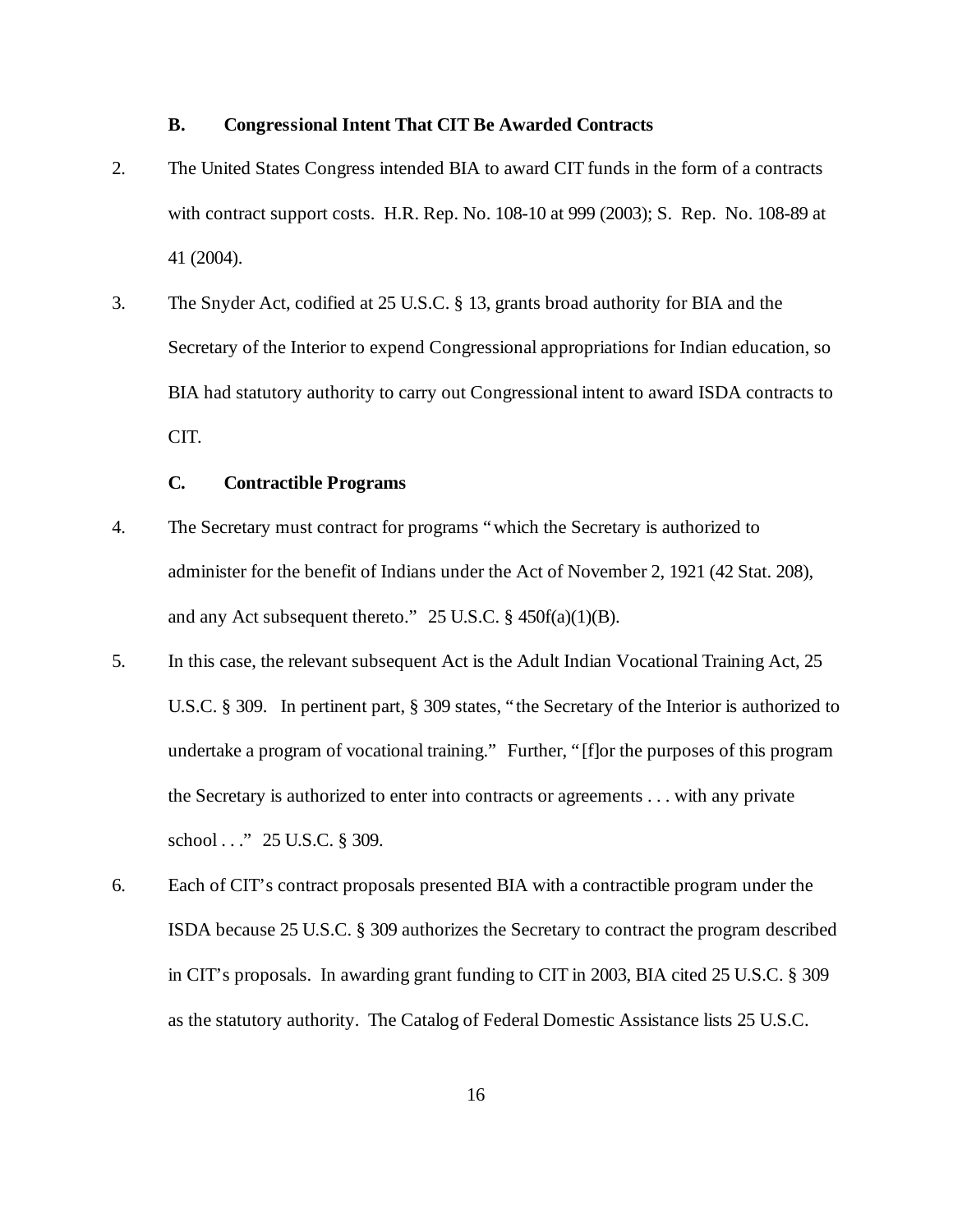§ 309 as a program administered by BIA. Pl. Ex. 31. Even though BIA did not operate an adult vocational educational program at Crownpoint, BIA administered an adult vocational training program at CIT by providing grant money to CIT. CIT's adult vocational training program is a BIA program even if BIA personnel are not running the training program at Crownpoint because BIA includes CIT as a special program in BIA's annual budget justifications. Therefore, the Secretary was authorized under 25 U.S.C. § 309 to contract.

- 7. As United States District Judge William Alsup concluded last year when presented with a similar legal question, "[o]nce the Secretary is authorized to do so, the [ISDA] requires the Secretary to contract with a tribe so requesting unless one of the statutory exceptions is shown." Hopland Band of Pomo Indians v. Norton, 324 F. Supp. 2d 1067, 1074 (N.D. Cal. 2004).
- 8. The ISDA was enacted to "permit an orderly transition from Federal domination of programs for, and services to, Indians to effective and meaningful participation by the Indian people in the planning, conduct, and administration of those programs and services." 25 U.S.C. § 450a(b). Congress stated the purposes of the ISDA in this language: "To provide maximum Indian participation in the Government and education of the Indian people; to provide for the full participation of Indian tribes in programs and services conducted by the Federal Government for Indians and to encourage the development of human resources of the Indian people; to establish a program of assistance to upgrade Indian education; to support the right of Indian citizens to control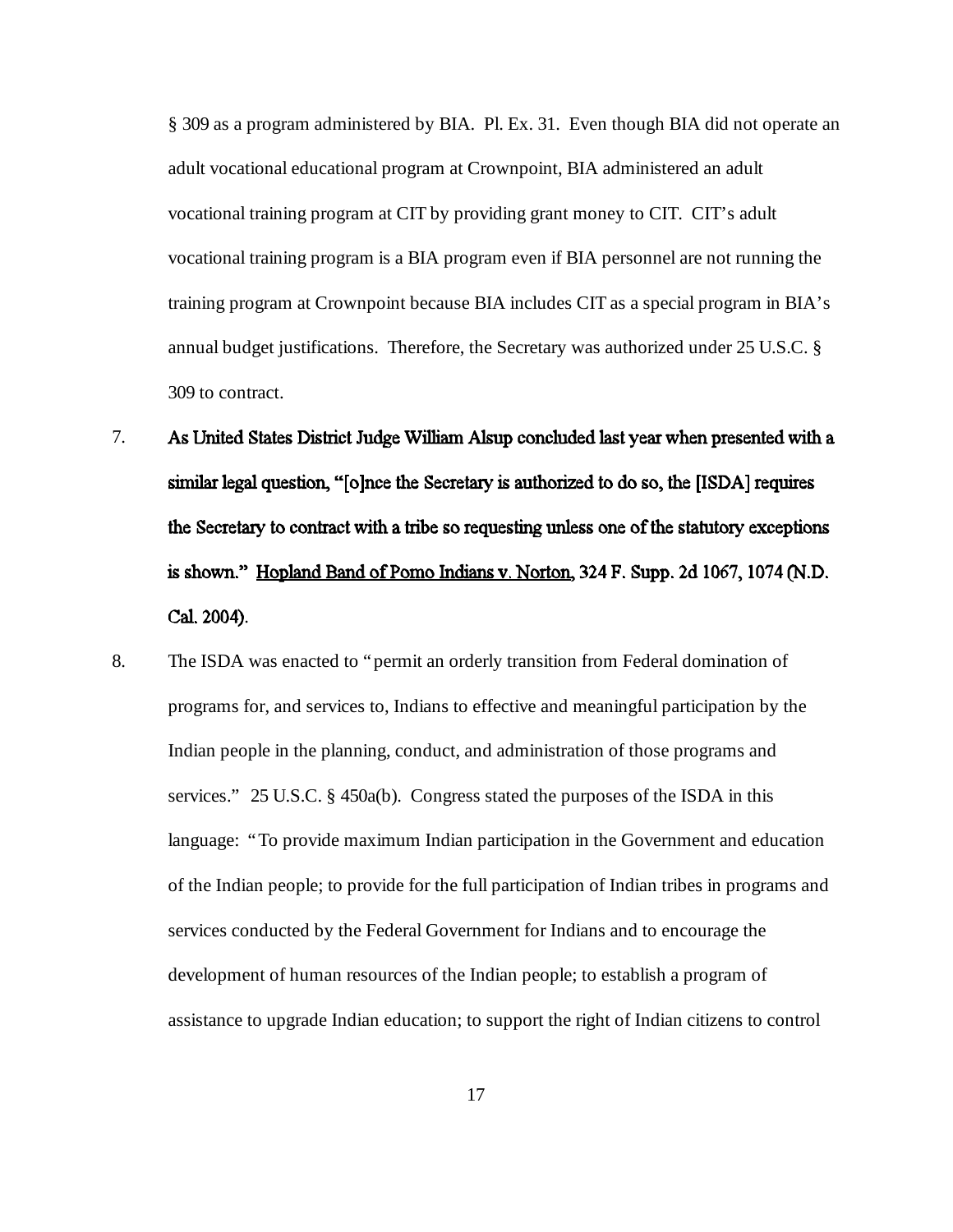their own educational activities; and for other purposes." P.L. 93-638.

- 9. BIA declined CIT's contract proposals for FYs 2003, 2004 and 2005 in part because CIT was not applying to take over a federally-operated (BIA) program. BIA also based its declination on this statutory language: "the program, function, service, or activity (or portion thereof) that is the subject of the proposal is beyond the scope of programs, functions, services, or activities covered under [the statute] because the proposal includes activities that cannot lawfully be carried out by the contractor." 25 U.S.C. § 450f(a)(2)(E).
- 10. As defined in 25 U.S.C. § 450b(j), a "'self-determination contract' means a contract . . . between a tribal organization and the appropriate Secretary for the planning, conduct and administration of programs or services which are otherwise provided to Indian tribes and their members pursuant to Federal law. . . ." This statutory section does not specify whether "otherwise provided" means that the federal government must have previously operated the program, rather than merely previously administered the program, in order for the program to be contractible. Under  $25$  U.S.C. §  $450j-1(a)(1)$ , which addresses funding amounts rather than contractibility, "the amount of funds provided under the terms of self-determination contracts entered into pursuant to this Act shall not be less than the appropriate Secretary would have otherwise provided for the operation of the programs or portions thereof for the period covered by the contract. . . ." The statute employs the conditional verb "would" but no condition is given; it does not require that in order to be contractible a program must have been previously operated by BIA.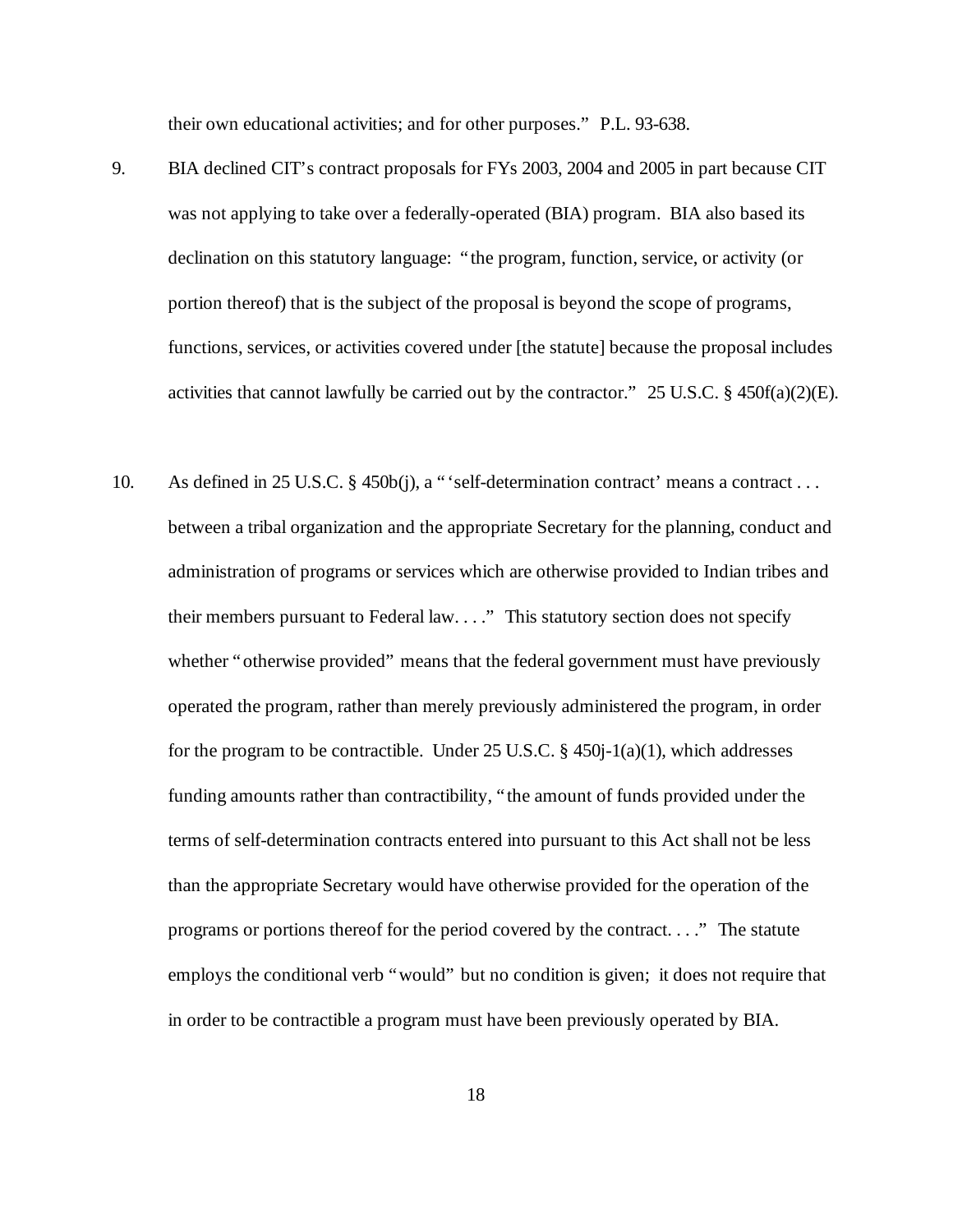- 11. Education is generally a federally funded service that a federal agency would otherwise provide to Indians.
- 12. Another statutory section lends support to the idea that Congress did not intend to require that a program be operated by BIA as a precondition to it being contractible under the ISDA. "The programs, functions, services, or activities that are contracted under this paragraph shall include administrative functions of the Department of the Interior . . . that support the delivery of services to Indians. . . ." 25 U.S.C.  $\S$  450f(a)(1). Congress again did not insert the term "previously operated" when broadly listing what can be contracted.
- 13. In a Special Message to Congress on Indian Affairs in 1970, President Nixon also spoke of "administration" rather than "operation" of programs. "For years we have talked about encouraging Indians to exercise greater self-determination, but our progress has not been commensurate with our promises. Part of the reason for this situation has been the threat of termination. But another reason is the fact that when a decision is made as to whether a Federal program will be turned over to Indian administration, it is the Federal authorities and not the Indian people who finally make that decision. This situation should be reversed. In my judgment, it should be up to the Indian tribe to determine whether it is willing to assume administrative responsibility for a service program which is presently administered by a federal agency." S. Rep. No. 100-274 at 2-3 (1987).
- 14. There is no controlling precedent indicating that a program must have been previously operated by the federal government in order to be contractible under the ISDA. Language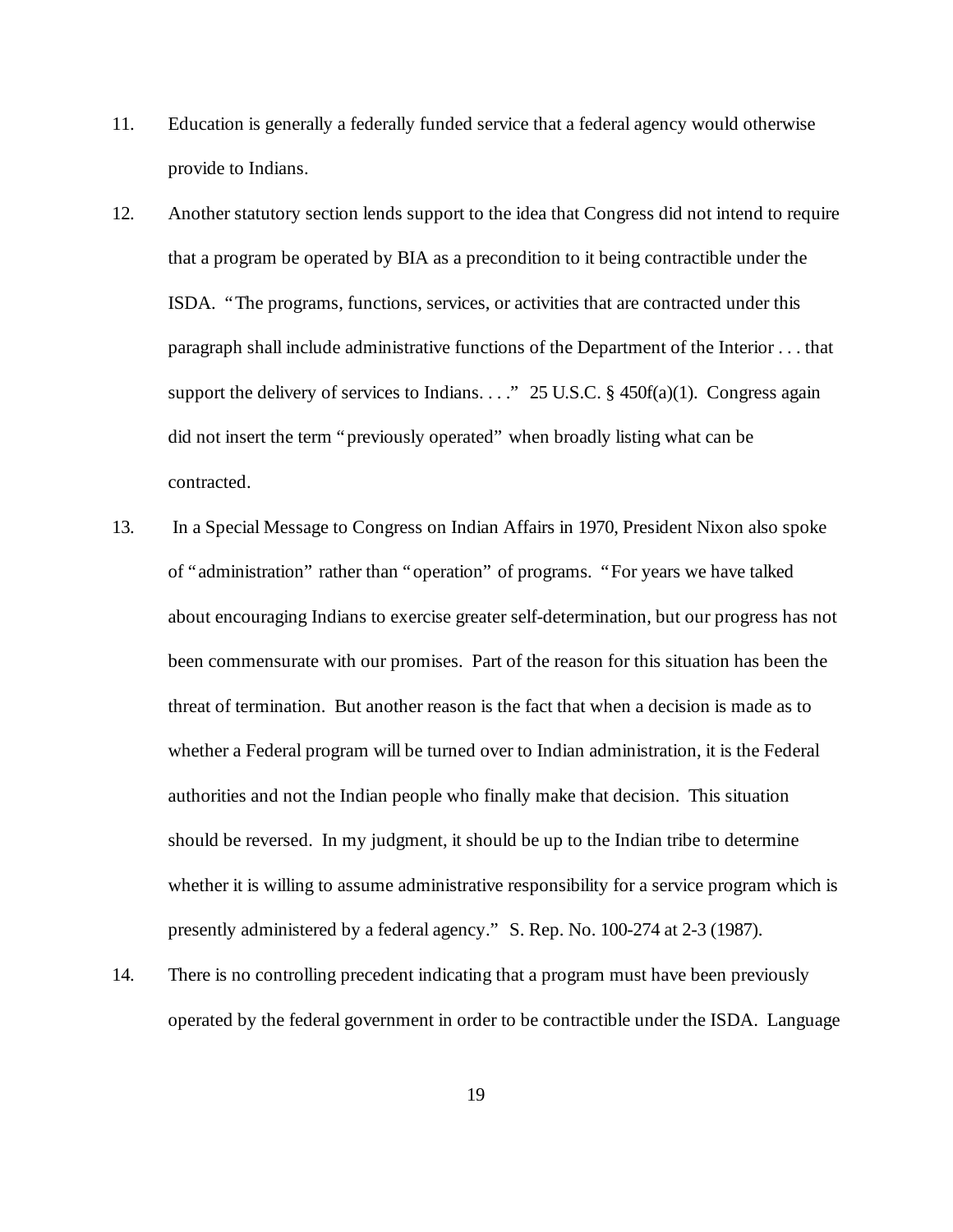in a recent Supreme Court case to the effect that the ISDA authorizes contracts "to supply federally funded *services . . . that a Government agency would otherwise provide*," Cherokee Nation of Oklahoma v. Leavitt, \_\_\_ U.S. \_\_\_, 125 S.Ct. 1172, 1175 (2005) (emphasis added), does not compel such a conclusion. Cherokee Nation presented the issue whether the government had a legal obligation to pay contract support costs for ISDA contracts, not what type of programs are contractible. Therefore, the quoted language is *dicta* and does not control the result in this case. The same is true of the underlying opinion of the Tenth Circuit Court of Appeals, which stated that the "basic idea behind the ISDA is to promote tribal autonomy and self-determination *by permitting tribes to operate programs previously operated by the federal government*, but to ensure that they do not suffer a reduction in funding for those programs simply because they assume direct operation of them." Cherokee Nation of Oklahoma v. Thompson, 311 F.3d 1054, 1055 (10th Cir. 2002) (emphasis added), *rev'd on other grounds by* Cherokee v. Leavitt,  $\frac{1}{125}$  U.S.  $\frac{1}{25}$  S.Ct. 1172 (2005). Again, the "programs previously operated" language is *dicta* and does not compel a conclusion that CIT was not eligible for an ISDA contract because the BIA did not previously operate such a program.

15. A narrow reading of the statute, as proposed by Defendants, that would require specific programs be previously operated by the federal government would undermine the purpose of self-determination, because tribes would not be able to set their own agendas and instead would be bound to a plan determined by federal bureaucracy. The legislative history favors an interpretation of the ISDA that facilitates tribes progressing into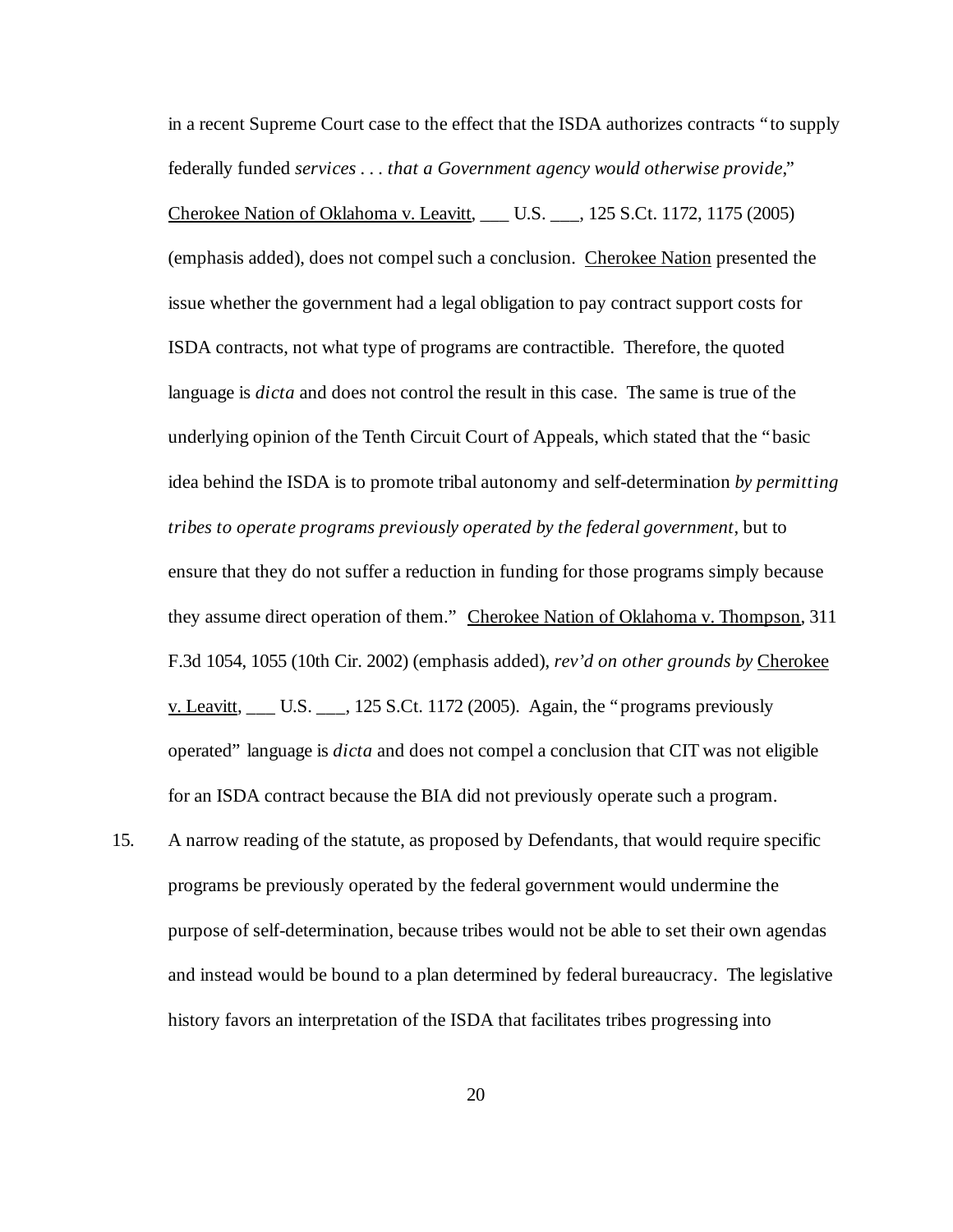modernity, without regard to what programs BIA previously operated. Congress specifically found that "the prolonged Federal domination of Indian service programs has served to retard rather than enhance the progress of Indian people and their communities by depriving Indians of the full opportunity to develop leadership skills crucial to the realization of self-government, and has denied to the Indian people an effective voice in the planning and implementation of programs for the benefit of Indians which are responsive to the true needs of Indian communities."  $25$  U.S.C. § 450(a)(1).

- 16. The applicable regulations also support a broad interpretation of contractibility. "It is the policy of the Secretary that the contractibility of programs under this Act should be encouraged. In this regard, Federal laws and regulations should be interpreted in a manner that will facilitate the inclusion of those programs or portions of those programs that are for the benefit of Indians . . .." 25 C.F.R.  $\S$  900.3(b)(8). The regulations also provide: "The Secretary's commitment to Indian self-determination requires that these regulations be liberally construed for the benefit of Indian tribes and tribal organizations to effectuate the strong Federal policy of self-determination and, further, that any ambiguities herein be construed in favor of the Indian tribe or tribal organization so as to facilitate and enable the transfer of services, programs, functions, and activities, or portions thereof, authorized by the Act." 25 C.F.R. § 900.3(b)(11).
- 17. Congress' broad view of contractibility applies not just to BIA programs, but also to the programs of other federal agencies such as the Bureau of Reclamation and the United States Fish and Wildlife Service. Congress did not exempt any program from the ISDA.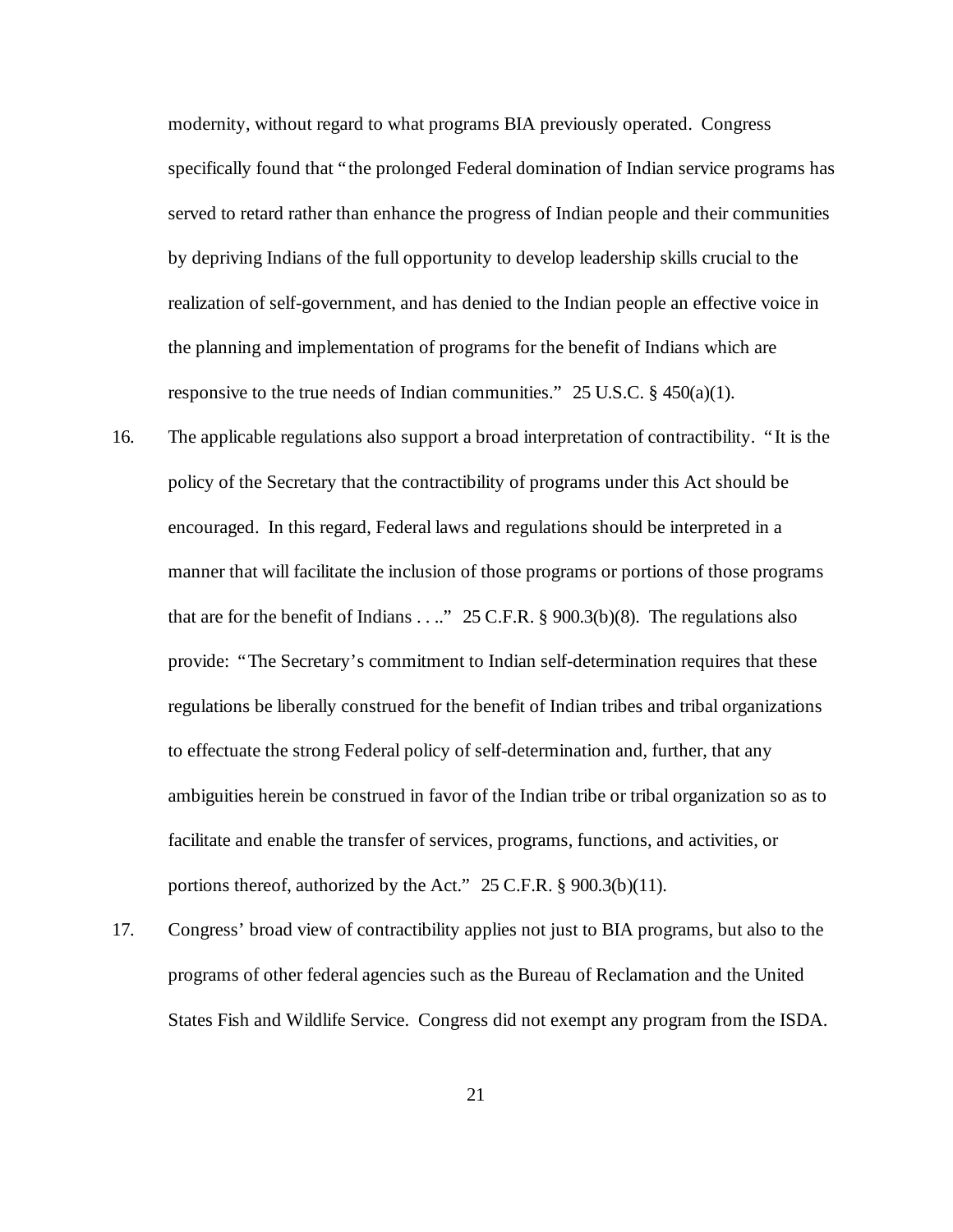The Senate Indian Affairs Committee expressed this through an example. "The Committee believes that in requiring the Secretary of the Interior to enter into a selfdetermination contract, at the request of the Indian tribe, to plan, conduct and administer programs or portions thereof administered by any agency within the Department of Interior, the Act is intended to include, for example, programs of the Bureau of Reclamation or the United States Fish and Wildlife Service, for which funds are appropriated by the Congress for the benefit of such tribe." S. Rep 100-274 at 23 (1987).

18. The Senate Report continued, "tribes are eligible to contract for any program or function operated by [the] Secretary for the benefit of tribes, regardless of whether such specific programs or functions are operated locally. For example, a tribe may need to conduct a natural resources planning and management program under a self-determination contract. The fact that natural resources planning and management is not operated locally by the Bureau of Indian Affairs agency office should not prevent the Secretary from entering into a contract with that tribe. Furthermore, the fact that the Secretary has decided to allocate funds to a local agency in a particular manner should not bar the tribe from contracting for functions, such as criminal investigation, for which funds have been not allocated to that particular agency." S. Rep. 100-274 at 25 (1987). The ISDA "uniquely requires the Secretary . . . to continue providing direct services until such time as a tribe freely chooses to contract to operate those services. At that point, the Secretaries are required to transfer resources and control over those programs to the tribe." S. Rep. 100- 274 at 6 (1987). Nothing in this legislative history suggests that Congress intended for the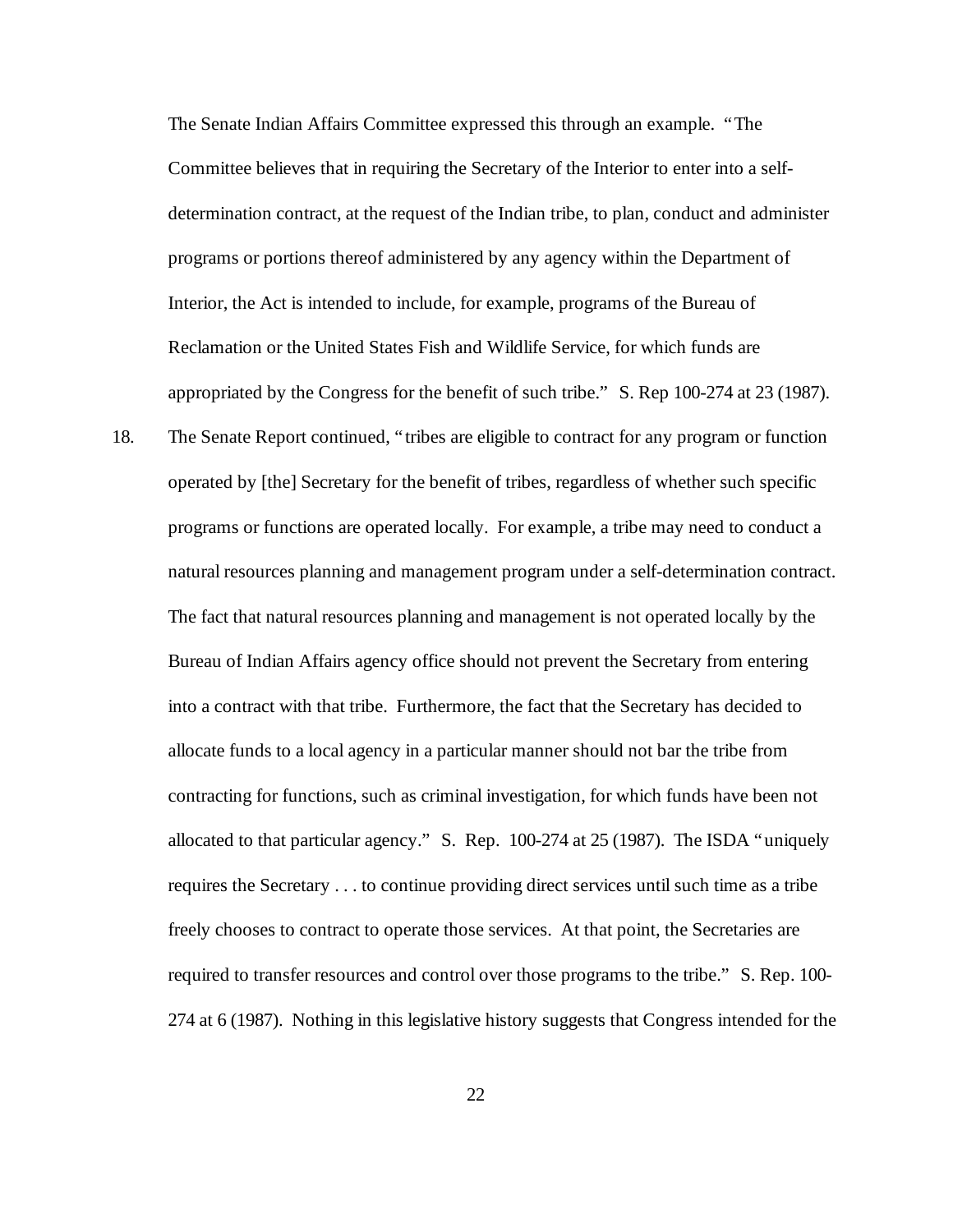ISDA to require that a program be previously operated by BIA in order to be contractible.

19. The ISDA does not require that a program have been previously operated by BIA in order for the program to be contractible.

#### **D. Navajo Nation Tribal Resolutions**

- 20. CIT submitted a tribal resolution with its contract proposals to the Secretary, which satisfied CIT's duty under 25 U.S.C. § 450f(a)(1). The tribal resolution substantially complied with the requirements under 25 C.F.R. § 900.8.
- 21. The Secretary, if dissatisfied with CIT's submissions, had a statutory duty to assist CIT in submitting what the Secretary considered to be satisfactory tribal resolutions. "Whenever the Secretary declines to enter into a self-determination contract or contracts pursuant to subsection (a) of this section, the Secretary shall . . . (2) provide assistance to the tribal organization to overcome the stated objections." 25 U.S.C. § 450f(b)(2).
- 22. In 1987, the Senate Indian Affairs Committee commented on the tribal resolution requirement and stated, "it is not intended to allow Federal agencies to use the resolution process as an obstacle to requests to enter into contracts. . . ." S. Rep. 100-274 at 22 (1987). Moreover, in explaining the amendment adopted by the committee that clarified the resolution requirement, the report declared, "this change in the law is not meant to change the existing practice of tribes that provide a one-time, open-ended resolution authorizing a tribal organization to request contracts from year to year. The guiding principle is that the tribal governing bodies should determine how frequently tribal organizations are reauthorized to enter into contracts. Similarly, tribal governments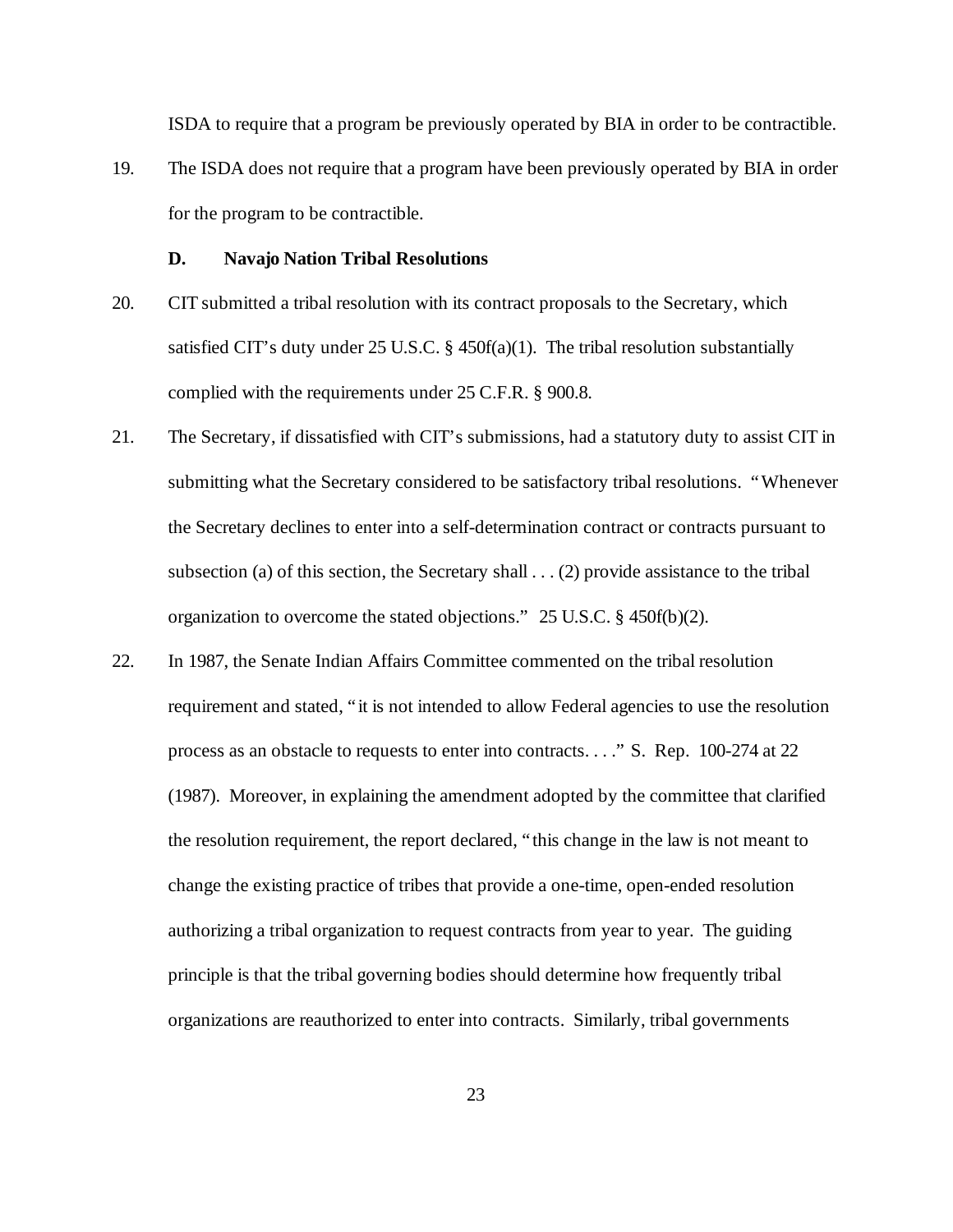should make their own determinations about the frequency and nature of oversight of contracts with tribal organizations." S. Rep. 100-274 at 23 (1987). "The current practice of Federal agencies that impose 'threshold criteria' on a self-determination contract application is clearly inconsistent with the intent of the Indian Self-Determination Act," according to the Senate Report 100-274 at 24 (1987).

#### **E. BIA Declination Authority and Procedures**

- 23. The United States Code 25 U.S.C. § 450f(e)(1) places the burden of proof on the Secretary to "clearly demonstrat<sup>[e]</sup> the validity of the grounds for declining the contract proposal." The regulations also place this burden on the Secretary. 25 C.F.R. § 900.163. The Secretary has not met her burden of proof by clearly demonstrating the validity of the grounds for declining CIT's contract proposals.
- 24. Legislative history explains why Congress placed the burden of proof for declination on the Secretary. According to the Senate, "[t]he Committee amendment directs [the Secretary] to approve contract proposals within ninety days unless the Secretary provides a basis, as provided in the Act, for declining a contract. The burden of proof for declination is on the Secretary to clearly demonstrate that a tribe is unable to operate the proposed program or function. The intent of the Committee in retaining the declination criteria and the declination process is to insure that denials of requests for selfdetermination contracts are handled only through the declination process." S. Rep. 100- 274 at 24 (1987).
- 25. The regulations establish a strict timeline by which the Secretary must act; the Secretary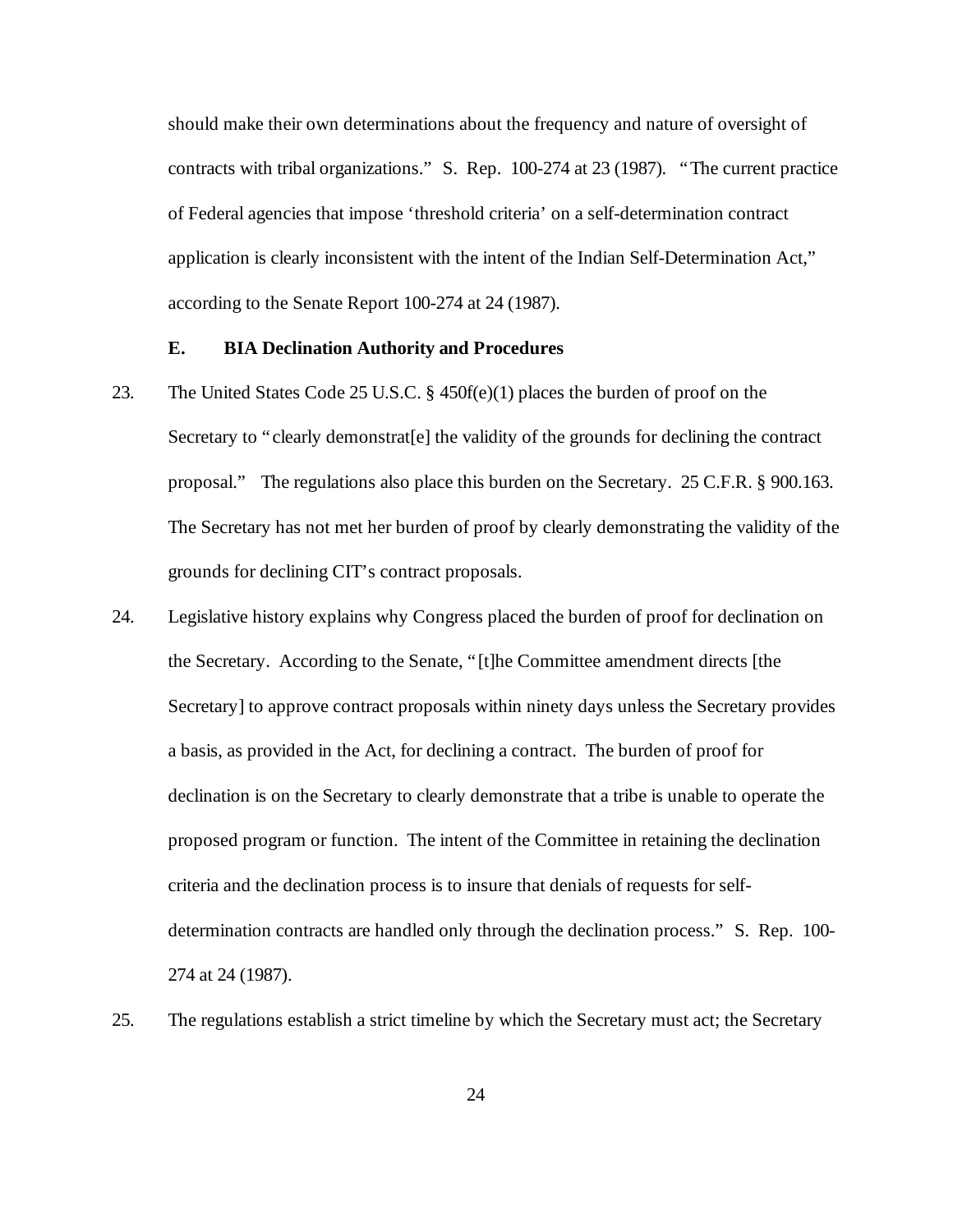has two days in which to notify the applicant that the contract proposal has been received, and 15 days to notify the applicant of any items missing from the application. 25 C.F.R. § 900.15. Within 90 days of the receipt of the contract proposal, the Secretary must either award the contract or decline the proposal. 25 C.F.R. § 900.16. The Secretary violated this duty by failing to act in a timely manner with respect to all three contract proposals for FY 2003, FY 2004 and FY 2005.

#### **F. CIT's Contract Proposals Submitted to BIA**

- 26. The contract proposals submitted by CIT for FYs 2003, 2004 and 2005 conformed to the legal requirements for a P.L. 93-638 contract.
- 27. The contract proposals for FYs 2003 and 2004 are deemed approved on March 9, 2004, 90 days after the December 9, 2003 submissions. The FY 2005 contract proposal is deemed approved on May 27, 2005, 120 days after the January 27, 2005 submission.
- 28. CIT is entitled to additional funding for contract support costs for FYs 2003, 2004 and 2005 in amounts to be determined.

#### **G. Mandamus Relief is Appropriate**

29. Relief in the form of mandamus is available in IDSA cases. "[T]he district courts may order appropriate relief including money damages, injunctive relief against any action by an officer of the United States or any agency thereof contrary to this Act or regulations promulgated thereunder, or mandamus to compel an officer or employee of the United States, or any agency thereof, to perform a duty provided under this Act or regulations promulgated hereunder (including immediate injunctive relief to reverse a declination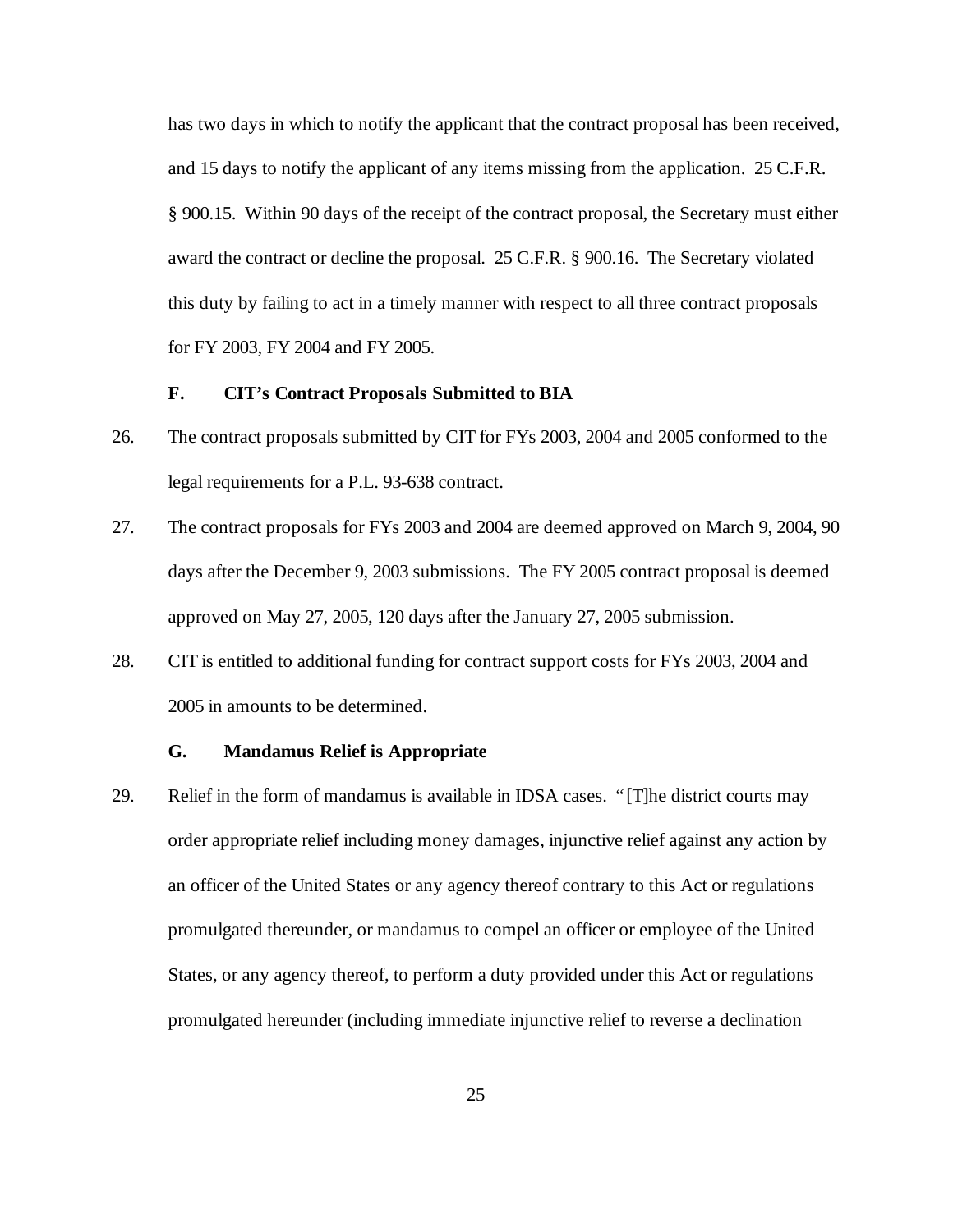finding under section 102(a)(2) or to compel the Secretary to award and fund an approved self-determination contract)." 25 U.S.C. § 450m-1(a).

- 30. The specific mandamus relief authorized by the ISDA relieves CIT of proving the usual equitable elements including irreparable injury and absence of an adequate remedy at law. *See* Atchison, Topeka & Santa Fe Ry. v. Lennen, 644 F.2d 255, 260 (1981) (*per curiam*) (where injunction authorized by statute, unnecessary to prove usual equitable grounds; enough to show requirements of statute satisfied); *accord* Star Fuel Marts, LLC v. Sam's East, Inc., 362 F.3d 639, 651-52 (10th Cir. 2004); Shadid v. Fleming, 160 F.2d 752, 753 (10th Cir. 1947).
- 31. CIT satisfied all the requirements of the ISDA for its contract proposals for FYs 2003, 2004 and 2005.
- 32. The ISDA requires the Secretary to enter into self-determination contracts with tribal organizations that properly request contracts for contractible programs. The Secretary had a clear, nondiscretionary duty to approve the ISDA contract proposal s submitted by CIT for FYs 2003, 2004 and 2005 when she failed to decline them within the statutorilyallowed time. Therefore, issuance of a writ of mandamus is appropriate in this case. An Order and a Declaratory Judgment and Writ of Mandamus will be entered

contemporaneously with these Findings of Fact and Conclusions of Law.

\_\_\_\_\_\_\_\_\_\_\_\_\_\_\_\_\_\_\_\_\_\_\_\_\_\_\_\_\_\_\_\_\_\_\_\_\_\_\_\_

SENIOR UNITED STATES DISTRICT JUDGE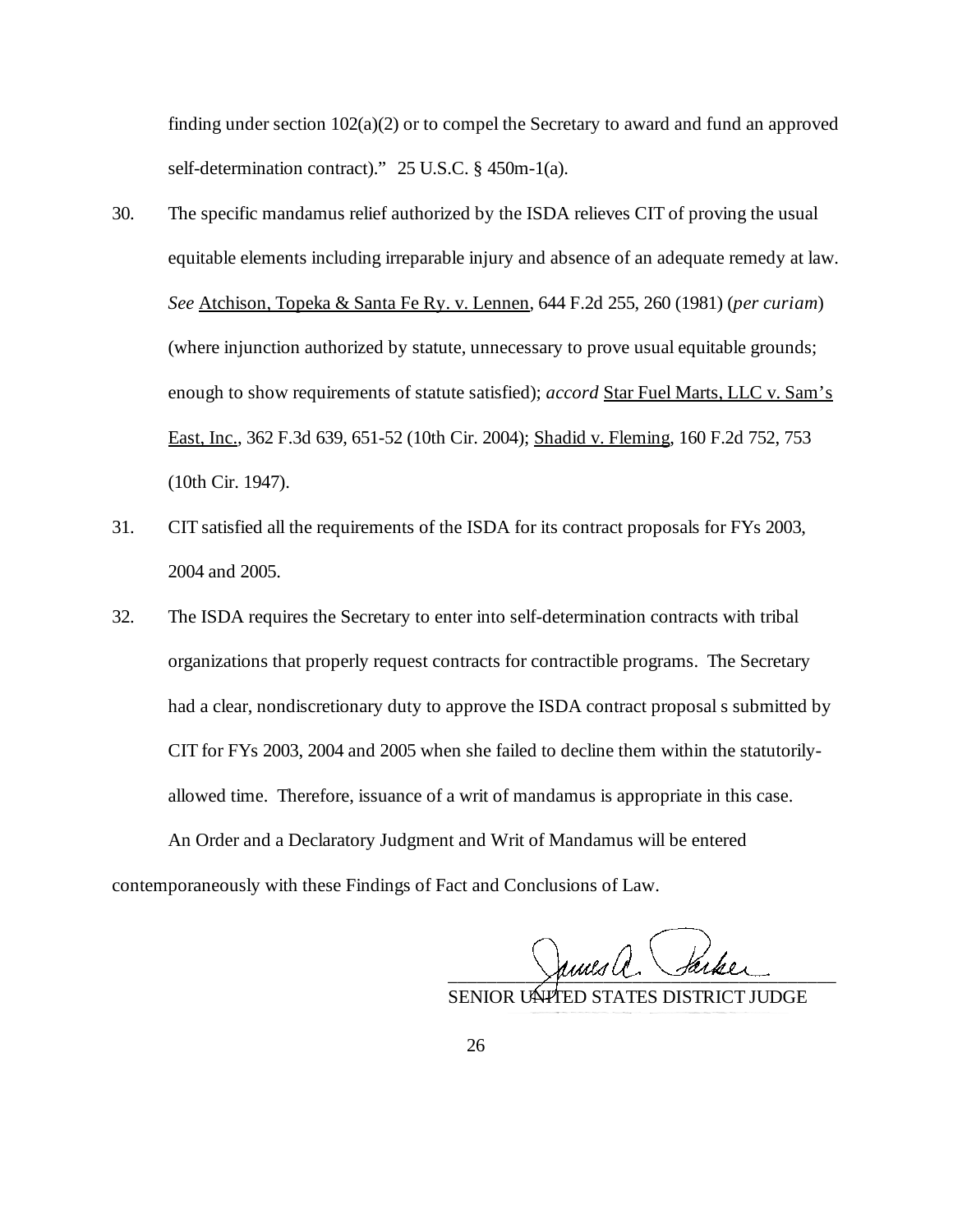# **IN THE UNITED STATES DISTRICT COURT FOR THE DISTRICT OF NEW MEXICO**

CROWNPOINT INSTITUTE OF TECHNOLOGY, INC., a tribal organization of the Navajo Nation,

Plaintiff,

v. Civ. No. 04-531 JP/DJS

GALE NORTON, Secretary of the Interior; DAVID W. ANDERSON, Assistant Secretary of the Interior – Indian Affairs in the United States Department of the Interior; ELOUISE CHICHARELLO, Director, Navajo Regional Office, Bureau of Indian Affairs, United States Department of the Interior; and the UNITED STATES OF AMERICA,

Defendants.

# **DECLARATORY JUDGMENT and WRIT OF MANDAMUS**

Based on the Findings of Fact and Conclusions of Law entered contemporaneously

herewith,

IT IS ADJUDGED AND DECREED THAT

- 1. Crownpoint Institute of Technology, Inc.'s Fiscal Year 2003 contract proposal for a P.L. 93-638 self-determination contract, with contract support costs, is deemed approved as of March 9, 2004;
- 2. Crownpoint Institute of Technology, Inc.'s Fiscal Year 2004 contract proposal for a P.L. 93-638 self-determination contract, with contract support costs, is deemed approved as of March 9, 2004;
- 3. Crownpoint Institute of Technology, Inc.'s Fiscal Year 2005 contract proposal for a P.L. 93-638 self-determination contract, with contract support costs, is deemed approved as of